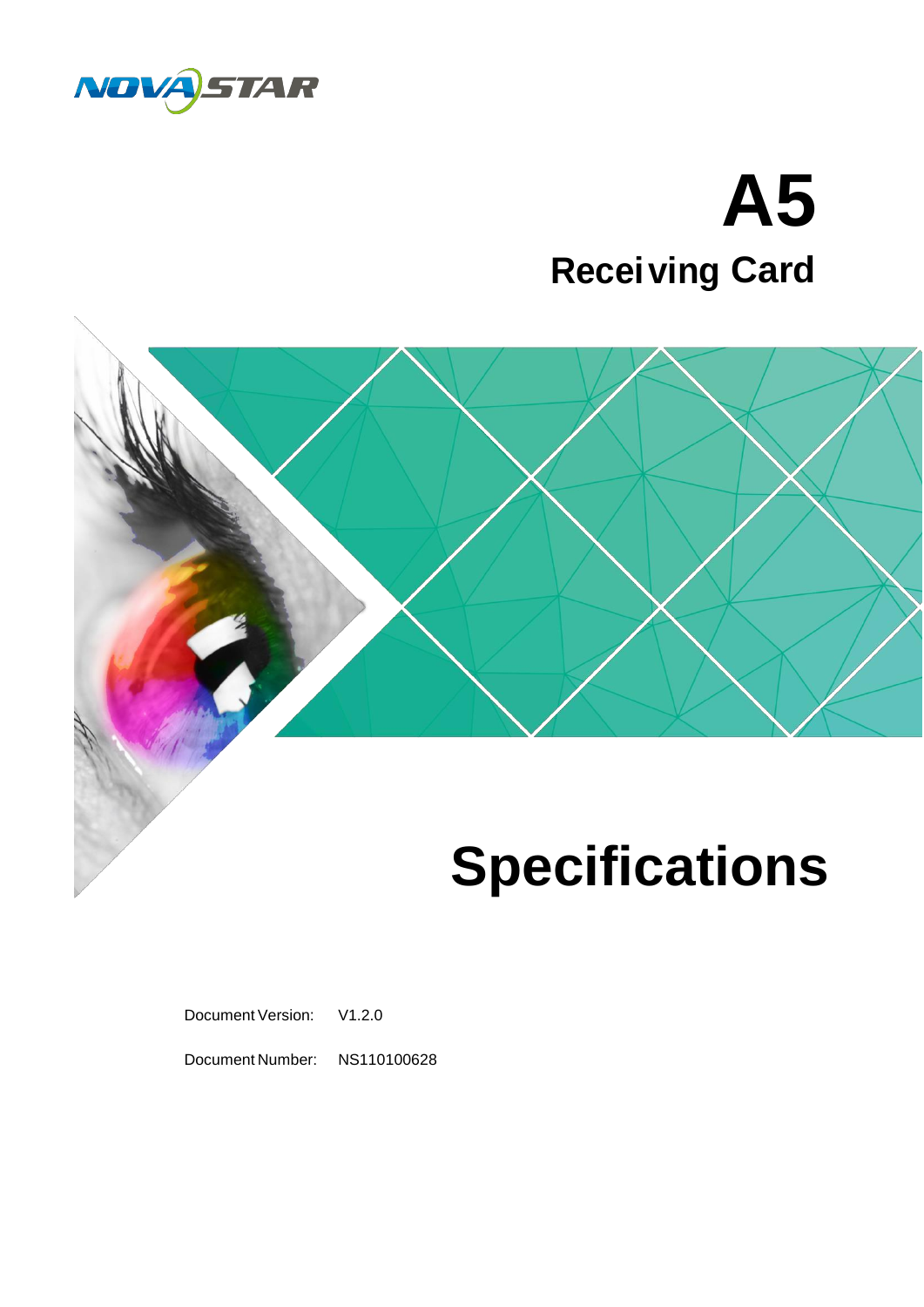#### **Copyright © 2018 Xi'an NovaStar Tech Co., Ltd. All Rights Reserved.**

No part of this document may be copied, reproduced, extracted or transmitted in any form or by any means without the prior written consent of Xi'an NovaStar Tech Co., Ltd.

#### **Trademark**

**NOVA STAR** is a registered trademark of Xi'an NovaStar Tech Co., Ltd.

#### **Statement**

You are welcome to use the product of Xi'an NovaStar Tech Co., Ltd. (hereinafter referred to as NovaStar). This document is intended to help you understand and use the product. For accuracy and reliability, NovaStar may make improvements and/or changes to this document at any time and without notice. Any problem in use or any good suggestion, please contact us through ways provided in the document. We will do our utmost to solve the problems and adopt the suggestions after evaluation as soon as possible.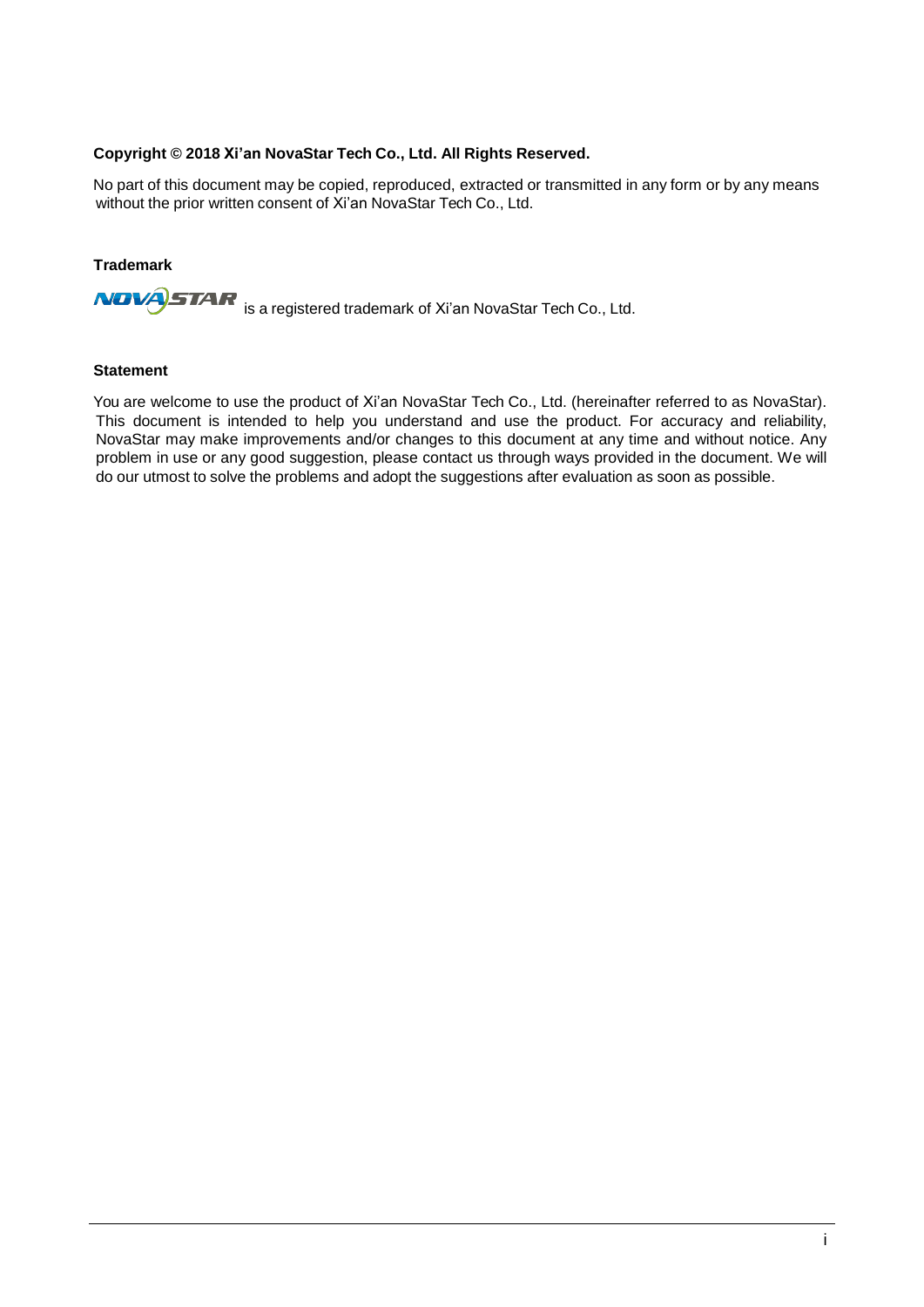# **Change History**

<span id="page-2-0"></span>

| Version | <b>Release Date</b> | Description                                                            |  |  |  |  |
|---------|---------------------|------------------------------------------------------------------------|--|--|--|--|
| V1.2.0  | 2018-08-10          | Optimized the quick seam correction function.                          |  |  |  |  |
| V1.1.0  | 2018-07-10          | • Updated the loading capacity to $320 \times 256$<br>(PWM IC) pixels. |  |  |  |  |
|         |                     | • Added the following functions:                                       |  |  |  |  |
|         |                     | - LVDS transmission (customized<br>function).                          |  |  |  |  |
|         |                     | Image rotating in 90° increments.<br>$\qquad \qquad -$                 |  |  |  |  |
| V1.0.2  | 2017-06-22          | • Optimized the document structure and<br>content.                     |  |  |  |  |
| V1.0.1  | 2016-10-26          | Optimized the data interface information.                              |  |  |  |  |
| V1.0.0  | 2016-08-26          | The first version.                                                     |  |  |  |  |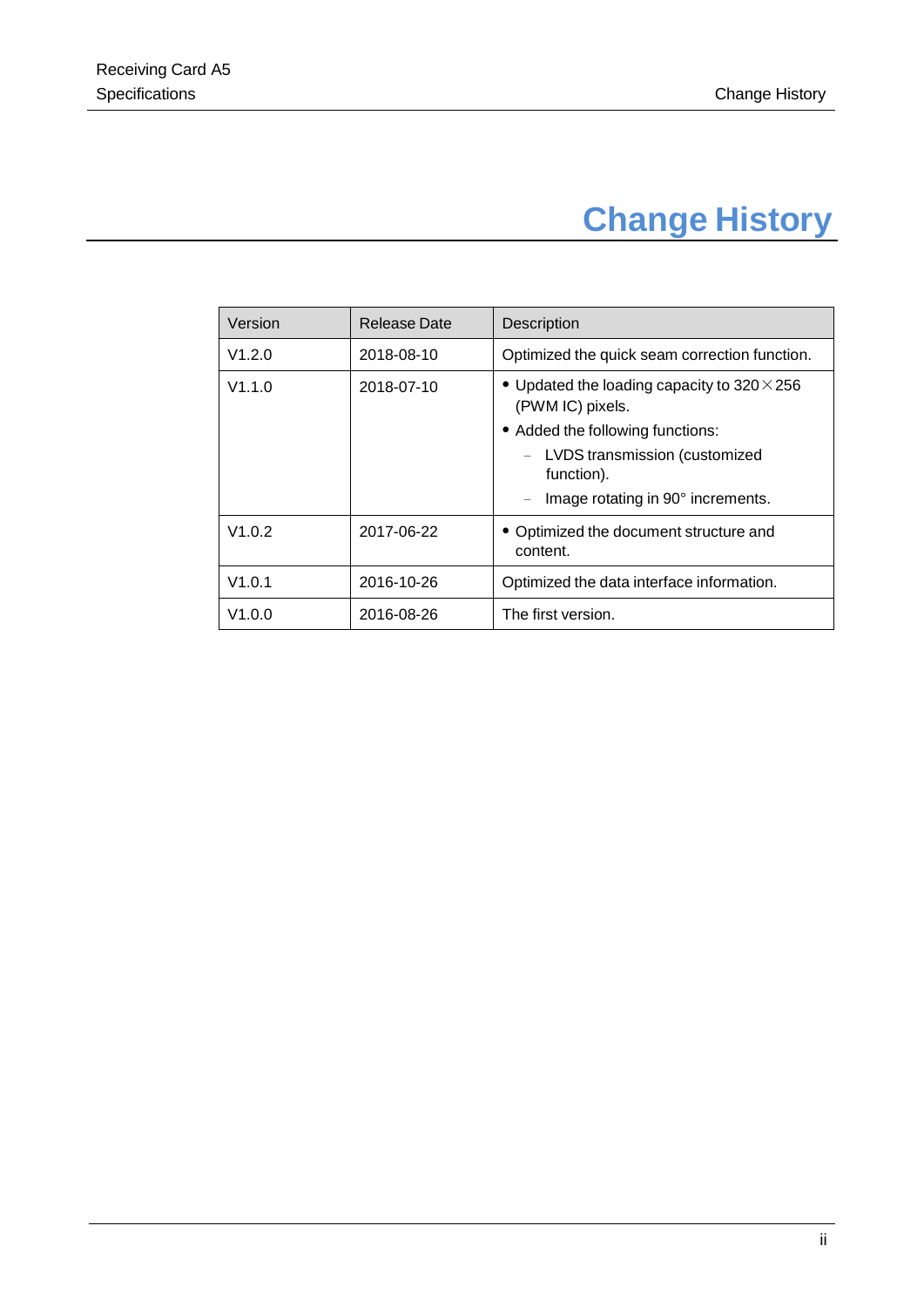# **Contents**

| .19 |  |
|-----|--|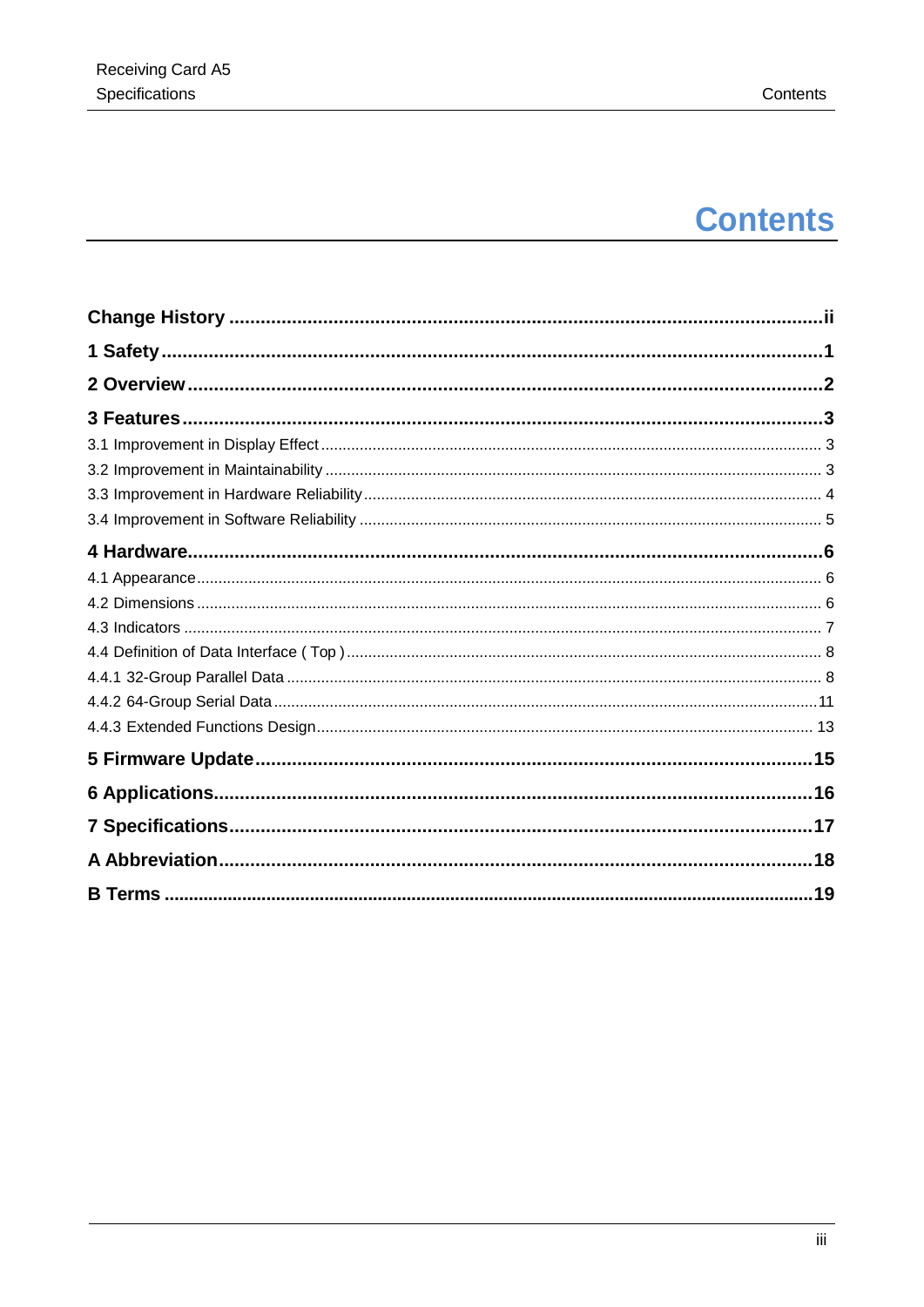

<span id="page-4-0"></span>This chapter illustrates safety of the A5 receiving card to ensure the product's storage, transport, installation and use safety. Safety instructions are applicable to all personnel who contact or use the product. First of all, pay attention to following points.

- Read through the instructions.
- ⚫ Retain all instructions.
- Comply with all instructions.

#### Storage and Transport Safety

- ⚫ Pay attention to dust and water prevention.
- ⚫ Avoid long-term direct sunlight.
- Do not place the product at a position near fire and heat.
- Do not place the product in an area containing explosive materials.
- Do not place the product in a strong electromagnetic environment.
- ⚫ Place the product at a stable position to prevent damage or personal injury caused by dropping.
- Save the packing box and materials which will come in handy if you ever have to store and ship the product. For maximum protection during storage and shipping, repack the product as it was originally packed at the factory.

#### Installation and Use Safety

- ⚫ Only trained professionals may install the product.
- ⚫ Plugging and unplugging operations are prohibited when the power is on.
- ⚫ Ensure safe grounding of the product.
- ⚫ Always wear a wrist band and insulating gloves.
- Do not place the product in an area having frequent or strong shake.
- ⚫ Perform dust removing regularly.
- ⚫ Contact NovaStar for maintenance at any time, rather than have the product disassembled and maintained by non-professionals without authorization.
- ⚫ Replace faulty parts only with the spare parts supplied by NovaStar.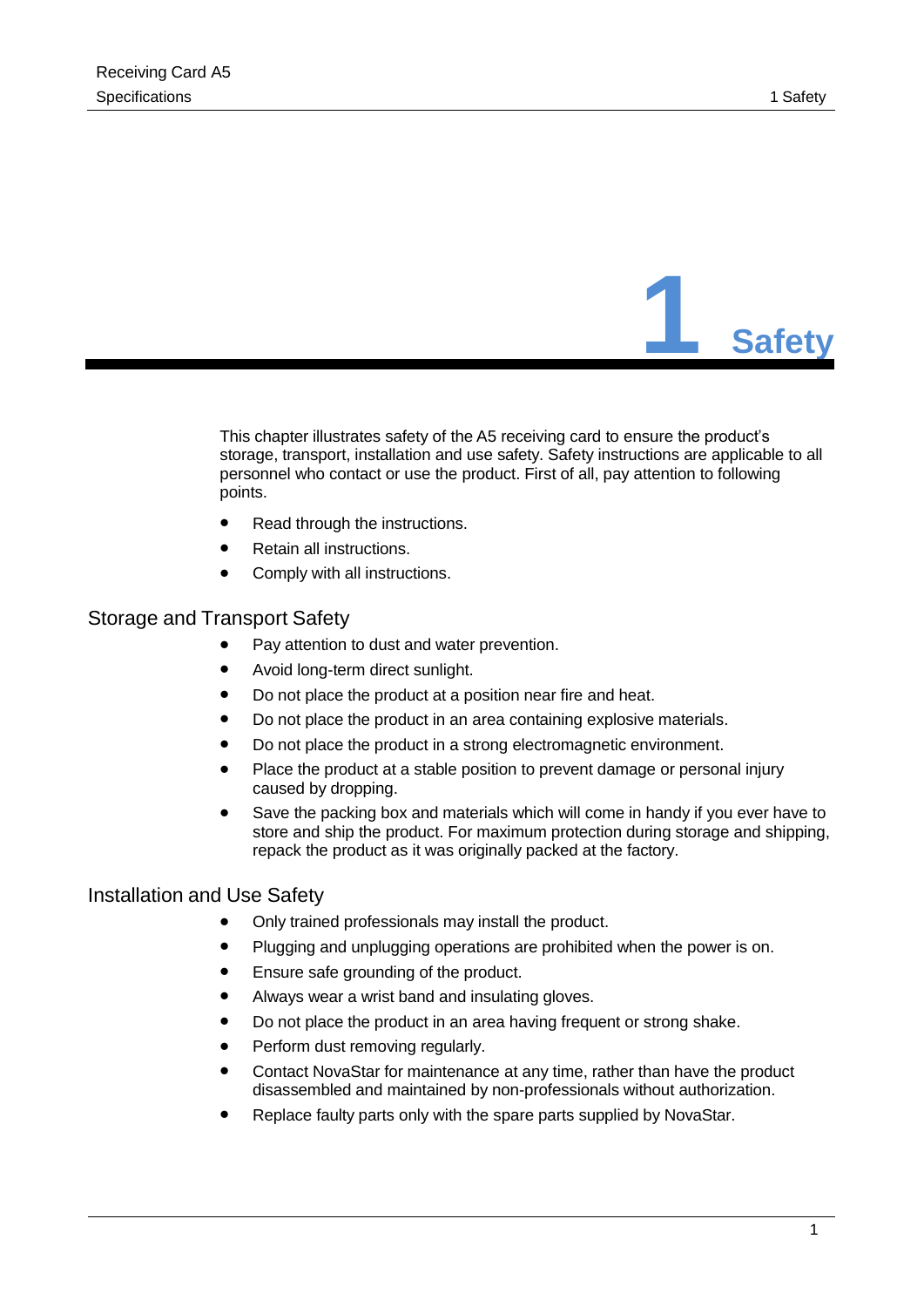

<span id="page-5-0"></span>A5 is a high-end receiving card developed by NovaStar, featuring small size and large loading capacity with a single card loading up to 320 x 256(PWM IC) pixels.

A5 supports pixel level brightness and chroma calibration by working with NovaLCT and NovaCLB to realize calibration on each pixel. It can effectively remove color difference and greatly improve LED display image consistency, presenting smoother images to users. In addition, it also supports image rotation in  $90^\circ$  increments, creating richer images and improving visual experiences.

Software and hardware designs of the A5 concern the user deployment as well as operating and maintenance scenarios, enabling easier deployment, more stable operating and more efficient maintenance.

Advanced hardware design:

- ⚫ The small-size hardware design is applicable to scenarios of small cabinet space and small pixel pitch.
- ⚫ The used DDR3 connectors have stable contact performance and good compatibility.

Useful software design:

- Support for LVDS transmission (Supported by dedicated firmware program).
- Support for smart module (Supported by dedicated firmware program).
- Support for quick seam correction.
- Support for 3D function.
- Support for auto module calibration.
- Support for Mapping function.
- Support for pre-stored image setting of the receiving card.
- ⚫ Support for module Flash management.
- ⚫ Supports monitoring voltage and temperature of itself without using other peripherals.
- ⚫ Support for monitoring of Ethernet cable communication status (Supported by dedicated firmware program).
- Support for 5-pin LCD module.
- Support for image rotation in 90° increments.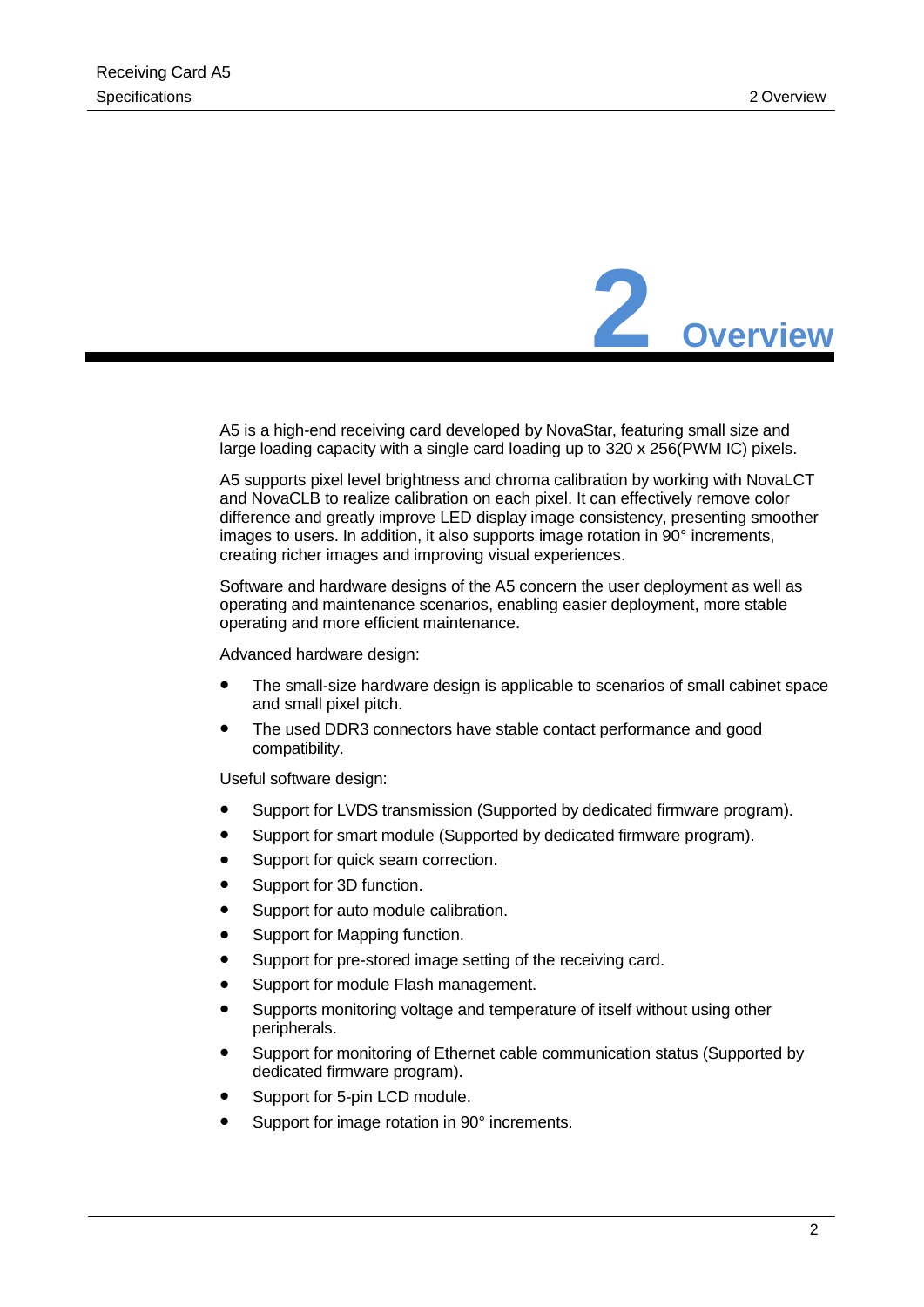

# <span id="page-6-1"></span><span id="page-6-0"></span>3.1 Improvement in Display Effect

| Features                                                                                                    | <b>Description</b>                                                                                                                                                               |  |  |
|-------------------------------------------------------------------------------------------------------------|----------------------------------------------------------------------------------------------------------------------------------------------------------------------------------|--|--|
| Supporting pixel level<br>brightness and chroma<br>calibration                                              | Working with NovaLCT and NovaCLB, A5 supports<br>brightness and chroma calibration on each pixel.                                                                                |  |  |
| Supporting image rotation in<br>$90^{\circ}$<br>increments<br>(Calibration not supported<br>after rotation) | On NovaLCT, the image on the screen can be set<br>to rotate in the multiples of 90 $^{\circ}$ (90 $^{\circ}$ , 180 $^{\circ}$ ,<br>$270^{\circ}$ and $360^{\circ}$ ).            |  |  |
| Supporting quick seam<br>correction                                                                         | Working with NovaLCT, A5 supports quick<br>adjustment of bright and dark lines, which can<br>remove the seams between modules and between<br>cabinets.                           |  |  |
| Supporting 3D function                                                                                      | On NovaLCT or operation panel of controllers<br>which support 3D function, you can enable 3D<br>function and set the 3D parameters to make the<br>LED screen display 3D effects. |  |  |

### <span id="page-6-2"></span>3.2 Improvement in Maintainability

| <b>Features</b>                                                                | <b>Description</b>                                                                                                                                                                                                                                                                                                                                                                                                                                             |  |  |  |
|--------------------------------------------------------------------------------|----------------------------------------------------------------------------------------------------------------------------------------------------------------------------------------------------------------------------------------------------------------------------------------------------------------------------------------------------------------------------------------------------------------------------------------------------------------|--|--|--|
| Supporting the smart<br>module<br>(Supported by dedicated<br>firmware program) | The smart module is composed of Flash and MCU.<br>Flash could store calibration coefficients and<br>module information. MCU could communicate with<br>the receiving card to realize monitoring over<br>temperature, voltage and wiring communication<br>status for the module. Working with the driver chip,<br>A5 supports open circuit detection on LED.<br>The smart module could make monitoring unit<br>smaller, requiring no independent monitoring card |  |  |  |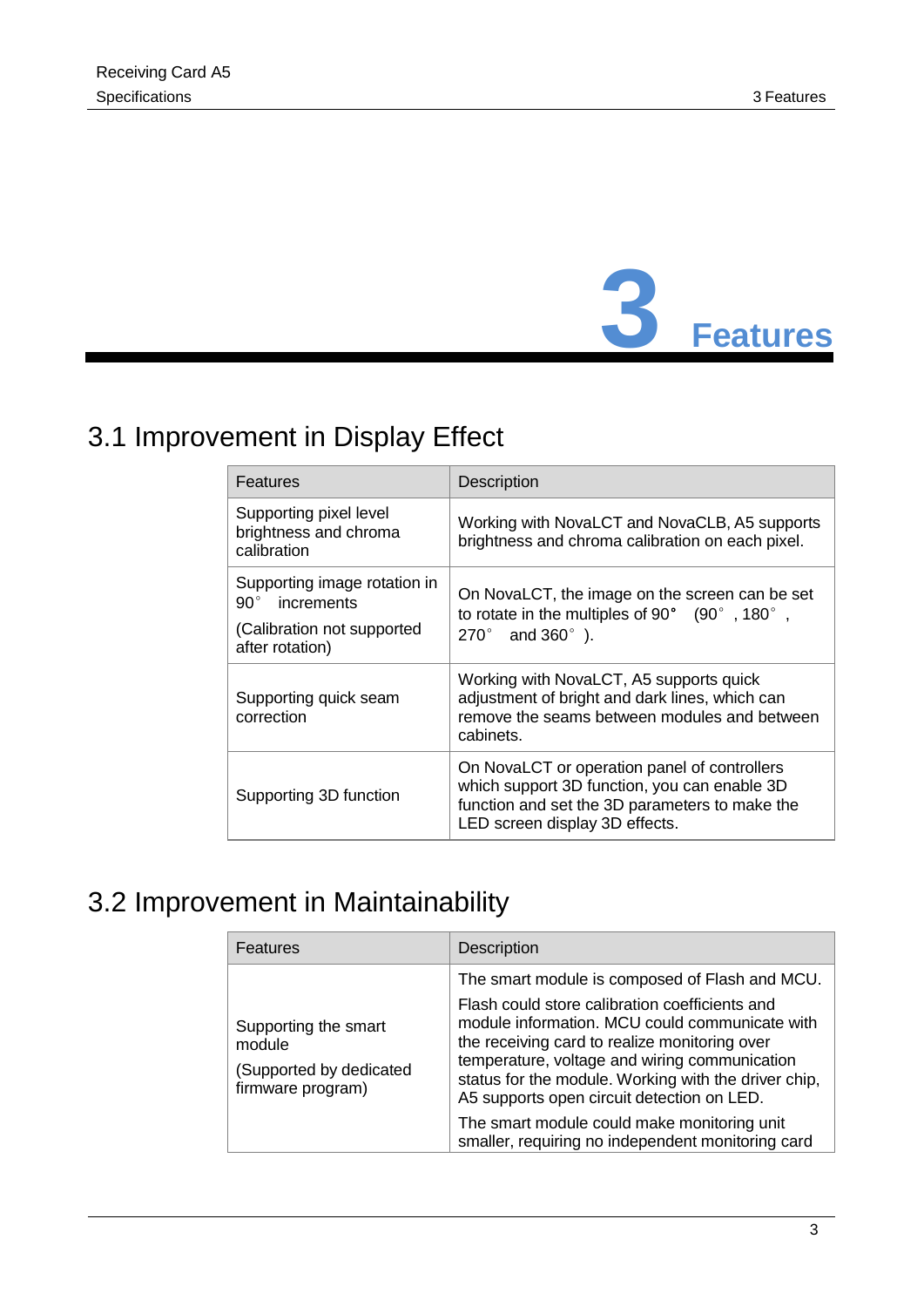| <b>Features</b>                                                                        | Description                                                                                                                                                                                                                                                                                                             |  |  |  |
|----------------------------------------------------------------------------------------|-------------------------------------------------------------------------------------------------------------------------------------------------------------------------------------------------------------------------------------------------------------------------------------------------------------------------|--|--|--|
|                                                                                        | and saving cabinet space.                                                                                                                                                                                                                                                                                               |  |  |  |
| <b>Supporting LVDS</b><br>transmission<br>(Supported by dedicated<br>firmware program) | The transmission mode of low-voltage differential<br>signaling (LVDS) is used, which reduces the<br>number of data cables that connect the receiving<br>card's HUB board to the module, increases the<br>transmission distance, improves the signal<br>transmission quality, and better stabilizes the<br>image output. |  |  |  |
| Supporting auto module<br>calibration                                                  | After the module has been replaced, the receiving<br>card can automatically read the new module ID<br>and calibration coefficient which could be saved to<br>calibration system files.                                                                                                                                  |  |  |  |
| <b>Supporting Mapping</b><br>function                                                  | Enable the Mapping function on NovaLCT, then<br>the target cabinet will display the cabinet number<br>and Ethernet port information, and the user could<br>get the receiving card's location and wiring route.                                                                                                          |  |  |  |
| Supporting setting of<br>images pre-stored of the<br>receiving card                    | On NovaLCT, the specified images could be set as<br>the screen startup image and images used when<br>the Ethernet cable is disconnected or no video<br>source signal is available.                                                                                                                                      |  |  |  |
| Supporting module Flash<br>management                                                  | On NovaLCT, lamp panel Flash could be<br>managed.                                                                                                                                                                                                                                                                       |  |  |  |
| Supporting monitoring<br>voltage and temperature of<br>itself                          | The voltage and temperature of the receiving card<br>itself can be monitored without using other<br>peripherals. The monitoring data can be checked<br>on NovaLCT.                                                                                                                                                      |  |  |  |
| Supporting LCD module                                                                  | Supports NovaStar's general 5-pin LCD module.<br>The LCD module is connected to the HUB board to<br>display temperature, voltage, single operating time<br>and total operating time of the receiving card.                                                                                                              |  |  |  |
| Support one-click<br>application of calibration<br>coefficient in module Flash         | In the event of network outage, hold down the self-<br>test button to read the calibration coefficient in<br>module Flash back to the receiving card.                                                                                                                                                                   |  |  |  |

# <span id="page-7-0"></span>3.3 Improvement in Hardware Reliability

| Features                       | <b>Description</b>                                                                                                                                                                                                                                     |  |  |
|--------------------------------|--------------------------------------------------------------------------------------------------------------------------------------------------------------------------------------------------------------------------------------------------------|--|--|
| Supporting dual-card<br>backup | In the high-reliability environment, single HUB<br>board could be populated with two A5 receiving<br>cards. In case that the main receiving card fails,<br>the standby one will serve in a timely manner to<br>ensure normal operation of the display. |  |  |
| Supporting dual-power          | Two power supplies could be simultaneously                                                                                                                                                                                                             |  |  |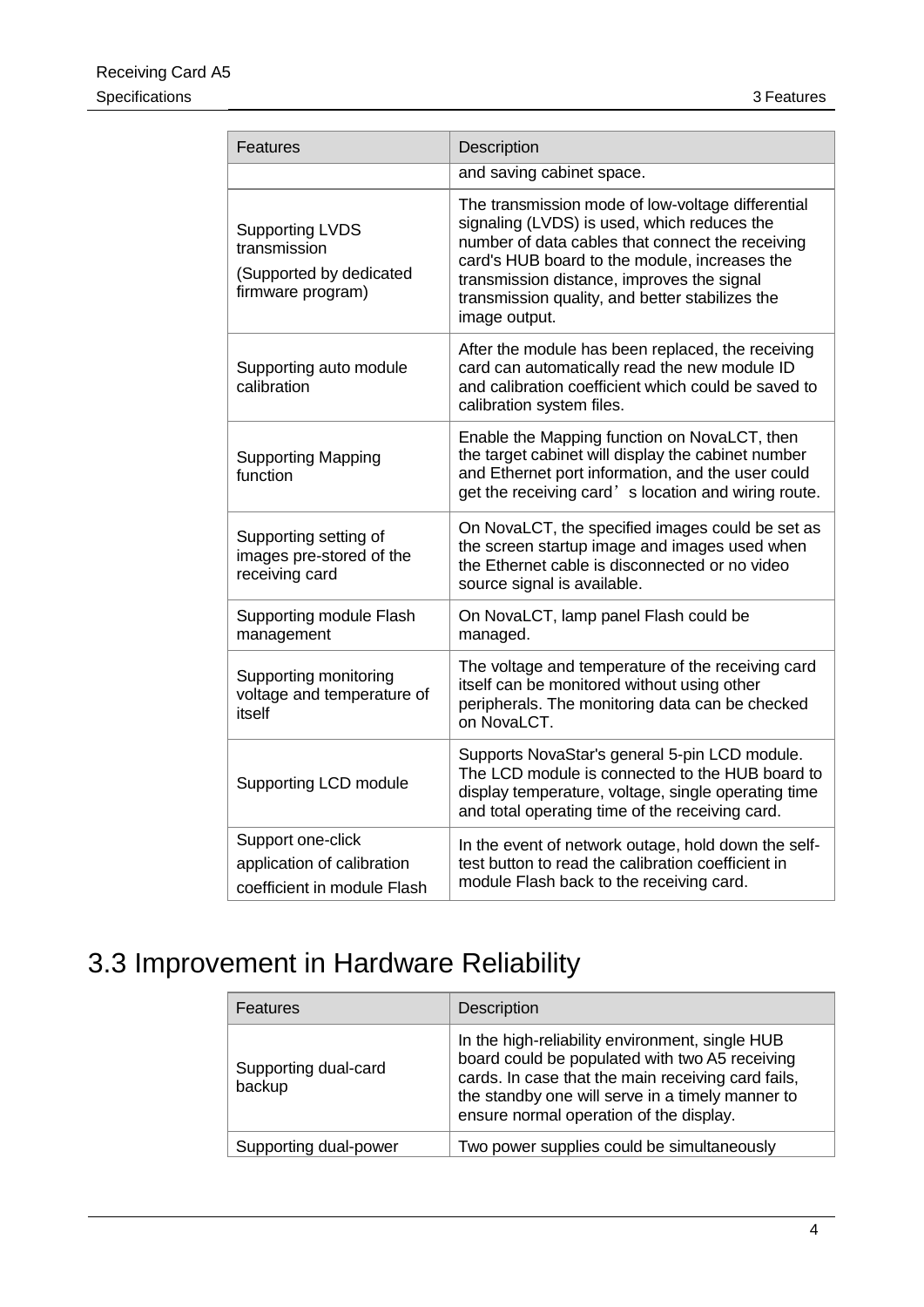| <b>Features</b>        | <b>Description</b>                                                                                                                                                                                                                                                                                      |
|------------------------|---------------------------------------------------------------------------------------------------------------------------------------------------------------------------------------------------------------------------------------------------------------------------------------------------------|
| backup detection       | connected, and operating status of the power<br>supplies could be detected.                                                                                                                                                                                                                             |
| Supporting loop backup | HUB's Ethernet port improves the reliability for the<br>serial connection of the receiving card through<br>main and standby redundant mechanism. Among<br>the main and standby serial connection lines, if<br>one fails, the other will begin to work to ensure the<br>normal operation of the display. |

## <span id="page-8-0"></span>3.4 Improvement in Software Reliability

| Features                                                                  | <b>Description</b>                                                                                                                                                                                                                 |  |  |  |
|---------------------------------------------------------------------------|------------------------------------------------------------------------------------------------------------------------------------------------------------------------------------------------------------------------------------|--|--|--|
| Supporting readback of<br>firmware version                                | On NovaLCT, the firmware versions of the<br>receiving card can be read back.                                                                                                                                                       |  |  |  |
|                                                                           | Calibration coefficients could be saved to both the<br>factory area and application area at the same time.                                                                                                                         |  |  |  |
| Supporting dual-backup and<br>restoring of the calibration<br>coefficient | Calibration coefficients in the factory area is<br>default as the delivery value, while the calibration<br>coefficient in the application area could be<br>modified or be restored to the factory reset by the<br>user on NovaLCT. |  |  |  |
| Supporting readback of                                                    | • On NovaLCT, the receiving card configuration<br>parameters can be backed up to the receiving<br>card.                                                                                                                            |  |  |  |
| configuration file                                                        | • On NovaLCT, the receiving card configuration<br>parameters can be read back.                                                                                                                                                     |  |  |  |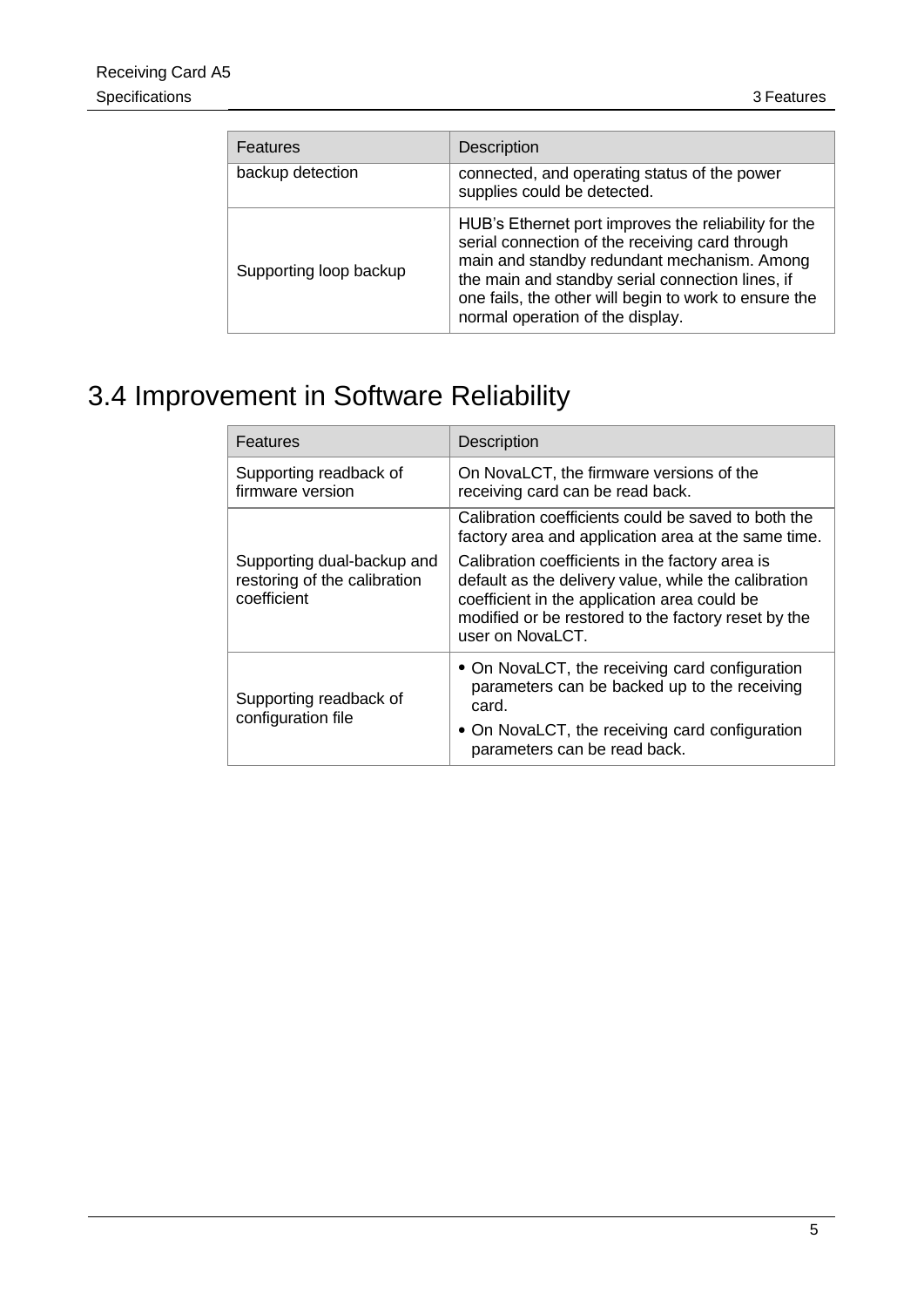

### <span id="page-9-1"></span><span id="page-9-0"></span>4.1 Appearance



Product images provided in this file are for reference only, and the actual products shall prevail.

Models of DDR3 connectors (connecting fingers) and receptacle used by A5 are shown in table [Table](#page-9-3) 4-1.

<span id="page-9-3"></span>Table 4-1 Model of high-density connector

| <b>vpe</b>       | <b>Brand</b> | <b>Material Code</b> |  |
|------------------|--------------|----------------------|--|
| DDR <sub>3</sub> |              |                      |  |
| Receptacle       | Гусо         | 2-2013289-1          |  |

### <span id="page-9-2"></span>4.2 Dimensions

Board thickness is not greater than 1.5 mm, and the total thickness (board thickness + thickness of both front panel and back panel) is not greater than 6.5 mm.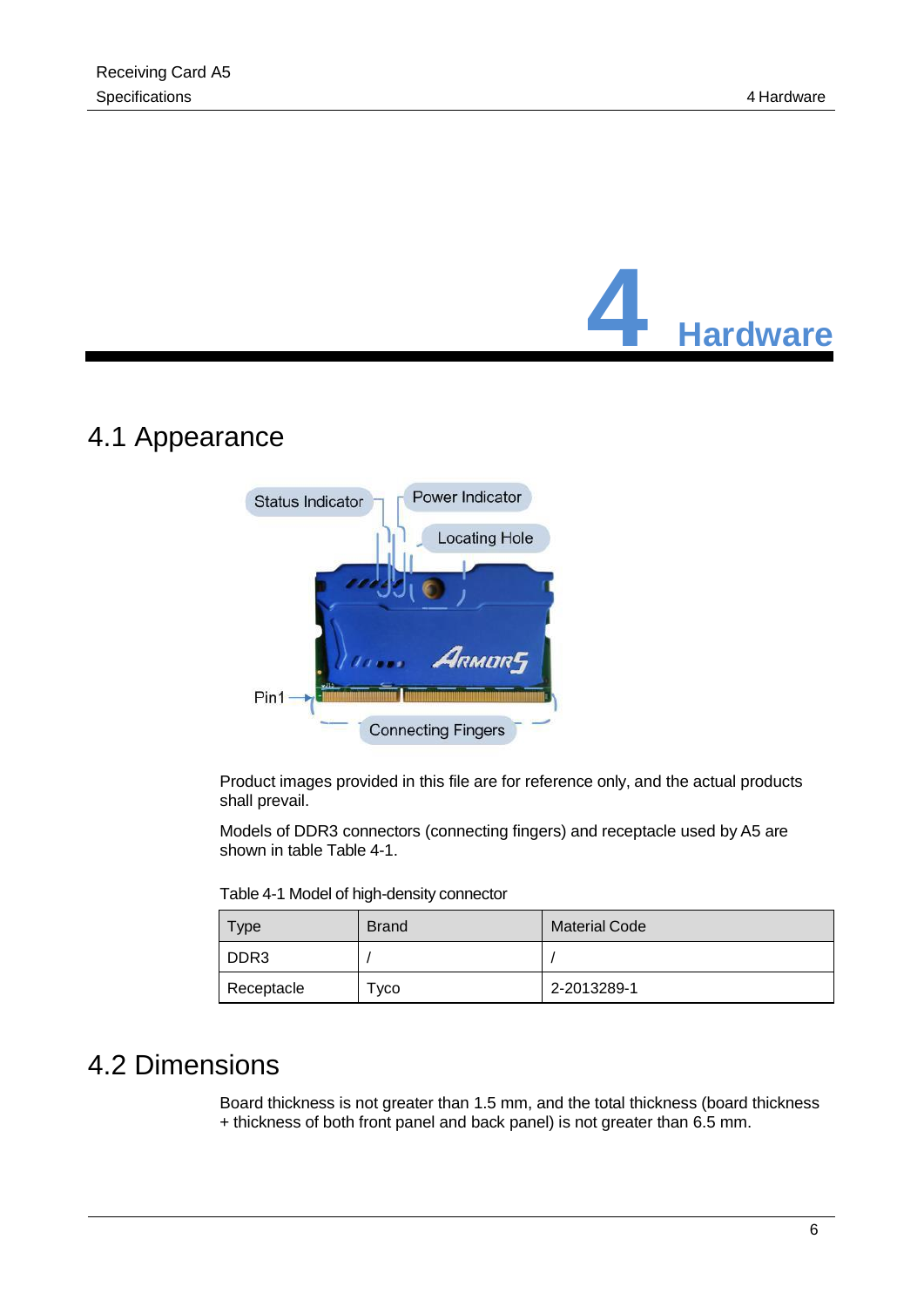

Unit of the dimension chart is "mm". Ground connection is enabled for location hole (GND).

### <span id="page-10-0"></span>4.3 Indicators

| Indicator                             | <b>Status</b>                                   | <b>Description</b>                                                                                                      |  |  |
|---------------------------------------|-------------------------------------------------|-------------------------------------------------------------------------------------------------------------------------|--|--|
| <b>Status</b><br>indicator<br>(green) | Flashing every other<br>1s.                     | The receiving card works normally, Ethernet<br>cable connection is normal, and video source<br>input is available.      |  |  |
|                                       | Flashing every other<br>3s.                     | The receiving card works normally, while the<br>Ethernet cable connection is abnormal.                                  |  |  |
|                                       | Rapidly flashing for 3<br>times every other 3s. | The receiving card works normally, Ethernet<br>cable connection is normal, while no video<br>source input is available. |  |  |
|                                       | Rapidly flashing<br>every other 0.5s.           | Program loading fails in normal operating<br>state, coming to the backup operating state.                               |  |  |
|                                       | Rapidly flashing for 8<br>times every other 1s. | The receiving card is in the Ethernet port<br>backup status and the backup is effective.                                |  |  |
| Power<br>indicator<br>(red)           | Always on                                       | It is always on after the power is on.                                                                                  |  |  |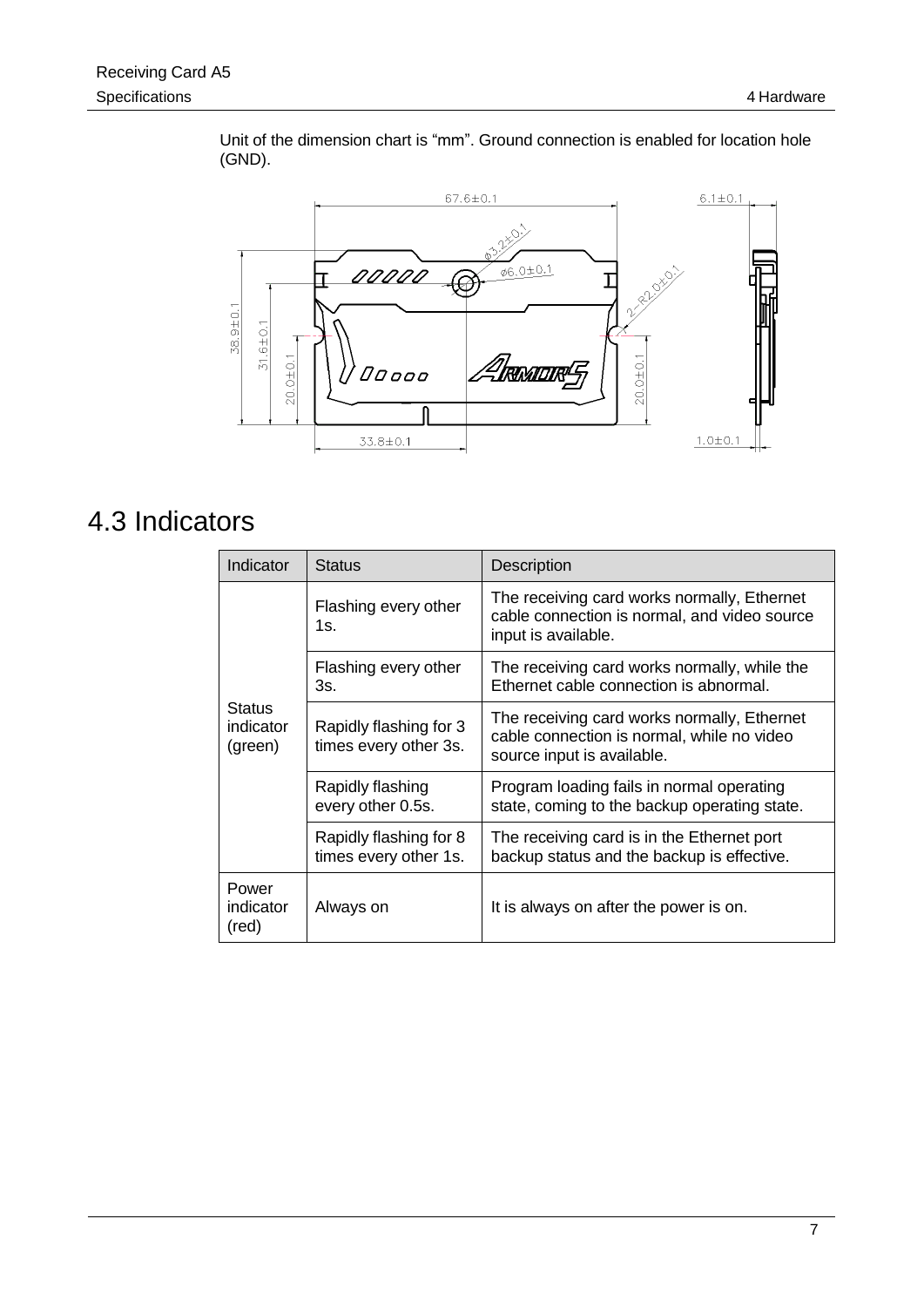### <span id="page-11-0"></span>4.4 Definition of Data Interface ( Top )

### <span id="page-11-1"></span>4.4.1 32-Group Parallel Data

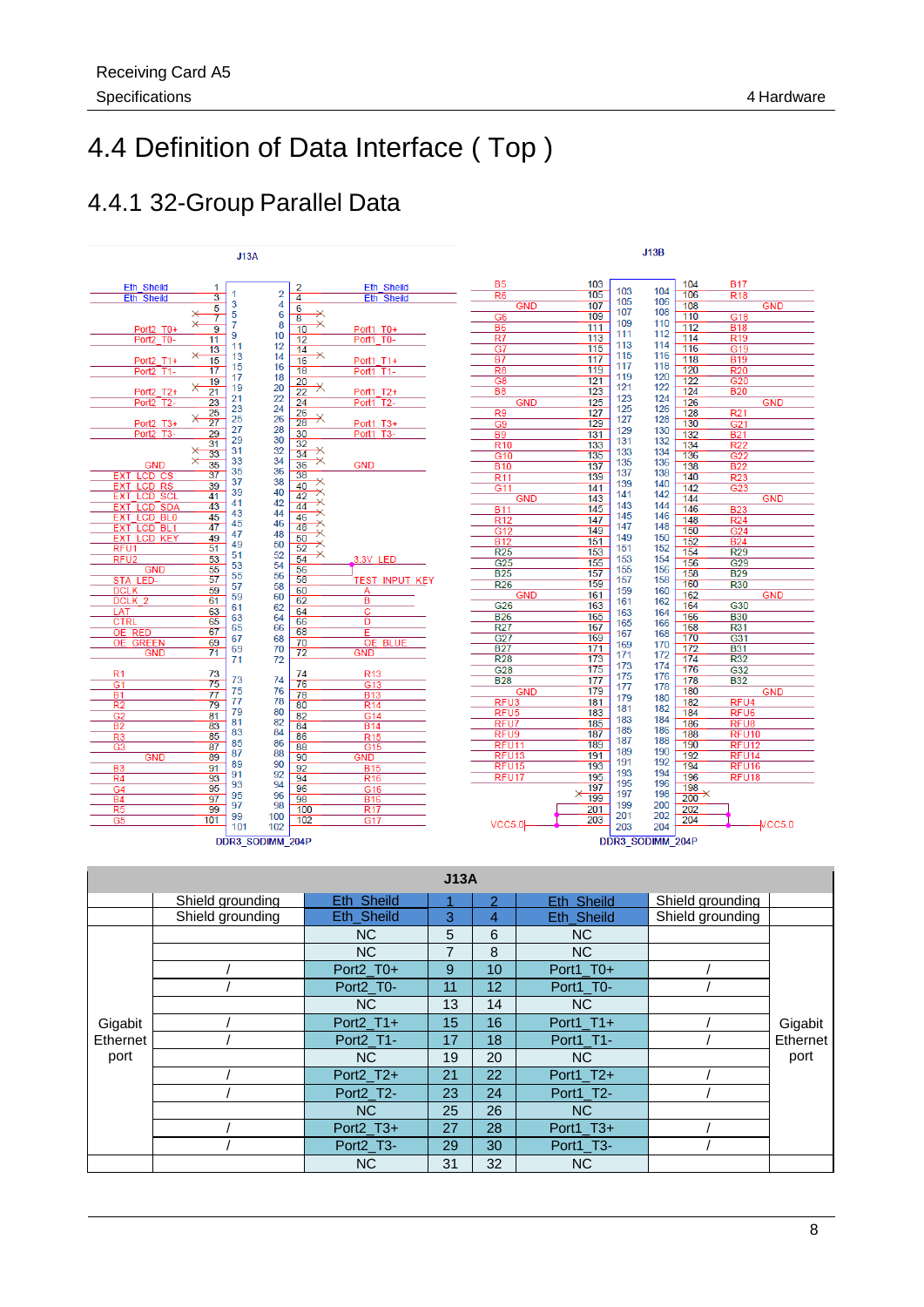| J13A       |                                           |                    |                 |                 |                        |                            |        |
|------------|-------------------------------------------|--------------------|-----------------|-----------------|------------------------|----------------------------|--------|
|            |                                           | <b>NC</b>          | 33              | 34              | <b>NC</b>              |                            |        |
|            |                                           | <b>GND</b>         | 35              | 36              | <b>GND</b>             |                            |        |
|            | CS signal of LCD                          | EXT_LCD_CS         | 37              | 38              | <b>NC</b>              |                            |        |
|            | RS signal of LCD                          | <b>EXT_LCD_RS</b>  | 39              | 40              | $\overline{\text{NC}}$ |                            |        |
|            | Clock signal of LCD                       | <b>EXT_LCD_SCL</b> | 41              | 42              | $\overline{NC}$        |                            |        |
|            | Data signal of LCD                        | EXT_LCD_SDA        | 43              | 44              | $\overline{\text{NC}}$ |                            |        |
| <b>LCD</b> | Backlight signal 1 of<br><b>LCD</b>       | EXT_LCD_BL0        | 45              | 46              | <b>NC</b>              |                            |        |
|            | Backlight signal 2 of<br><b>LCD</b>       | EXT_LCD_BL1        | 47              | 48              | <b>NC</b>              |                            |        |
|            | <b>LCD</b> control button                 | EXT_LCD_KEY        | 49              | 50              | <b>NC</b>              |                            |        |
| Note 4     |                                           | RFU1               | 51              | $\overline{52}$ | $\overline{\text{NC}}$ |                            |        |
|            |                                           | RFU <sub>2</sub>   | 53              | 54              |                        | Assist output applies 3.3V |        |
|            |                                           | <b>GND</b>         | 55              | 56              | 3.3V_LED               | power.                     |        |
| Note 2     | Operating indicator                       | STA_LED-           | 57              | 58              | TEST_INPUT_KEY         | <b>Test button</b>         |        |
|            | Shift clock output in the<br>first route  | <b>DCLK</b>        | 59              | 60              | $\mathsf{A}$           |                            |        |
|            | Shift clock output in the<br>second route | DCLK_2             | 61              | 62              | B                      | Line coding signal         |        |
|            | Locking of the signal                     | LAT                | 63              | 64              | $\overline{C}$         |                            |        |
|            | Afterglow control signal                  | <b>CTRL</b>        | 65              | 66              | D                      |                            |        |
| Note 3     | Display enabled                           | OE_RED             | 67              | 68              | Ē                      |                            |        |
|            | Display enabled                           | OE_GREEN           | 69              | 70              | OE_BLUE                | Display enabled            | Note 3 |
|            |                                           | <b>GND</b>         | $\overline{71}$ | $\overline{72}$ | <b>GND</b>             |                            |        |
|            |                                           | R <sub>1</sub>     | 73              | 74              | <b>R13</b>             |                            |        |
|            |                                           | G <sub>1</sub>     | 75              | 76              | G <sub>13</sub>        |                            |        |
|            |                                           | B <sub>1</sub>     | $\overline{77}$ | 78              | <b>B13</b>             |                            |        |
|            |                                           | R <sub>2</sub>     | 79              | 80              | <b>R14</b>             |                            |        |
|            |                                           | G <sub>2</sub>     | 81              | 82              | G <sub>14</sub>        |                            |        |
|            |                                           | <b>B2</b>          | 83              | 84              | <b>B14</b>             |                            |        |
|            |                                           | R <sub>3</sub>     | 85              | 86              | <b>R15</b>             |                            |        |
|            |                                           | G <sub>3</sub>     | 87              | 88              | G15                    |                            |        |
|            |                                           | <b>GND</b>         | 89              | 90              | <b>GND</b>             |                            |        |
|            |                                           | <b>B3</b>          | 91              | 92              | <b>B15</b>             |                            |        |
|            |                                           | R4                 | 93              | 94              | <b>R16</b>             |                            |        |
|            |                                           | G <sub>4</sub>     | 95              | 96              | G16                    |                            |        |
|            |                                           | <b>B4</b>          | 97              | 98              | <b>B16</b>             |                            |        |
|            |                                           | R <sub>5</sub>     | 99              | 100             | <b>R17</b>             |                            |        |
|            |                                           | G <sub>5</sub>     | 101             | 102             | G17                    |                            |        |

| J13B |                |     |     |                 |  |  |  |
|------|----------------|-----|-----|-----------------|--|--|--|
|      | <b>B5</b>      | 103 | 104 | <b>B17</b>      |  |  |  |
|      | R <sub>6</sub> | 105 | 106 | <b>R18</b>      |  |  |  |
|      | <b>GND</b>     | 107 | 108 | <b>GND</b>      |  |  |  |
|      | G <sub>6</sub> | 109 | 110 | G18             |  |  |  |
|      | <b>B6</b>      | 111 | 112 | <b>B18</b>      |  |  |  |
|      | R7             | 113 | 114 | <b>R19</b>      |  |  |  |
|      | G7             | 115 | 116 | G <sub>19</sub> |  |  |  |
|      | <b>B7</b>      | 117 | 118 | <b>B19</b>      |  |  |  |
|      | R <sub>8</sub> | 119 | 120 | <b>R20</b>      |  |  |  |
|      | G <sub>8</sub> | 121 | 122 | G <sub>20</sub> |  |  |  |
|      | <b>B8</b>      | 123 | 124 | <b>B20</b>      |  |  |  |
|      | <b>GND</b>     | 125 | 126 | <b>GND</b>      |  |  |  |
|      | R <sub>9</sub> | 127 | 128 | R <sub>21</sub> |  |  |  |
|      | G <sub>9</sub> | 129 | 130 | G21             |  |  |  |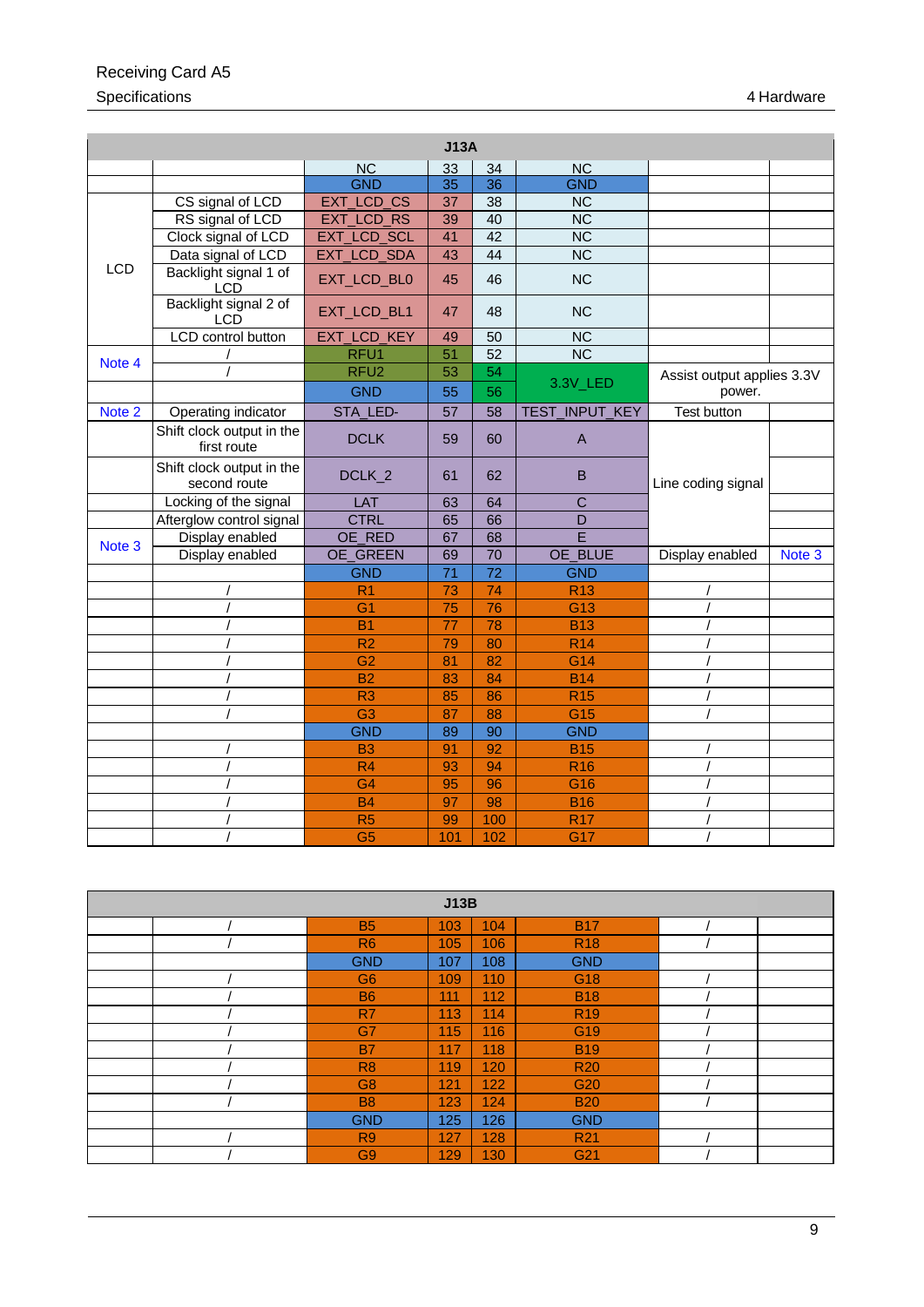| J13B   |  |                   |     |     |                   |        |
|--------|--|-------------------|-----|-----|-------------------|--------|
|        |  | <b>B9</b>         | 131 | 132 | <b>B21</b>        |        |
|        |  | <b>R10</b>        | 133 | 134 | <b>R22</b>        |        |
|        |  | G10               | 135 | 136 | G <sub>22</sub>   |        |
|        |  | <b>B10</b>        | 137 | 138 | <b>B22</b>        |        |
|        |  | <b>R11</b>        | 139 | 140 | <b>R23</b>        |        |
|        |  | G11               | 141 | 142 | G23               |        |
|        |  | <b>GND</b>        | 143 | 144 | <b>GND</b>        |        |
|        |  | <b>B11</b>        | 145 | 146 | <b>B23</b>        |        |
|        |  | <b>R12</b>        | 147 | 148 | <b>R24</b>        |        |
|        |  | G12               | 149 | 150 | G24               |        |
|        |  | <b>B12</b>        | 151 | 152 | <b>B24</b>        |        |
|        |  | <b>R25</b>        | 153 | 154 | <b>R29</b>        |        |
|        |  | G25               | 155 | 156 | G <sub>29</sub>   |        |
|        |  | <b>B25</b>        | 157 | 158 | <b>B29</b>        |        |
|        |  | <b>R26</b>        | 159 | 160 | <b>R30</b>        |        |
|        |  | <b>GND</b>        | 161 | 162 | <b>GND</b>        |        |
|        |  | G26               | 163 | 164 | G30               |        |
|        |  | <b>B26</b>        | 165 | 166 | <b>B30</b>        |        |
|        |  | <b>R27</b>        | 167 | 168 | <b>R31</b>        |        |
|        |  | G27               | 169 | 170 | G31               |        |
|        |  | <b>B27</b>        | 171 | 172 | <b>B31</b>        |        |
|        |  | <b>R28</b>        | 173 | 174 | <b>R32</b>        |        |
|        |  | G28               | 175 | 176 | G32               |        |
|        |  | <b>B28</b>        | 177 | 178 | <b>B32</b>        |        |
|        |  | <b>GND</b>        | 179 | 180 | <b>GND</b>        |        |
|        |  | RFU <sub>3</sub>  | 181 | 182 | RFU4              |        |
|        |  | RFU <sub>5</sub>  | 183 | 184 | RFU <sub>6</sub>  |        |
|        |  | RFU7              | 185 | 186 | RFU <sub>8</sub>  |        |
| Note 4 |  | RFU9              | 187 | 188 | RFU <sub>10</sub> | Note 4 |
|        |  | RFU11             | 189 | 190 | RFU <sub>12</sub> |        |
|        |  | RFU <sub>13</sub> | 191 | 192 | RFU <sub>14</sub> |        |
|        |  | RFU <sub>15</sub> | 193 | 194 | RFU <sub>16</sub> |        |
|        |  | RFU17             | 195 | 196 | RFU <sub>18</sub> |        |
|        |  | <b>NC</b>         | 197 | 198 | $\overline{NC}$   |        |
|        |  | <b>VCC</b>        | 199 | 200 | <b>VCC</b>        |        |
| Note 1 |  | <b>VCC</b>        | 201 | 202 | <b>VCC</b>        | Note 1 |
|        |  | <b>VCC</b>        | 203 | 204 | <b>VCC</b>        |        |

### Receiving Card A5 Specifications 4 Hardware 2001 12:00 12:00 12:00 12:00 12:00 12:00 12:00 12:00 12:00 12:00 12:00 12:00 12:00 12:00 12:00 12:00 12:00 12:00 12:00 12:00 12:00 12:00 12:00 12:00 12:00 12:00 12:00 12:00 12:00 12:00 12:00 12:00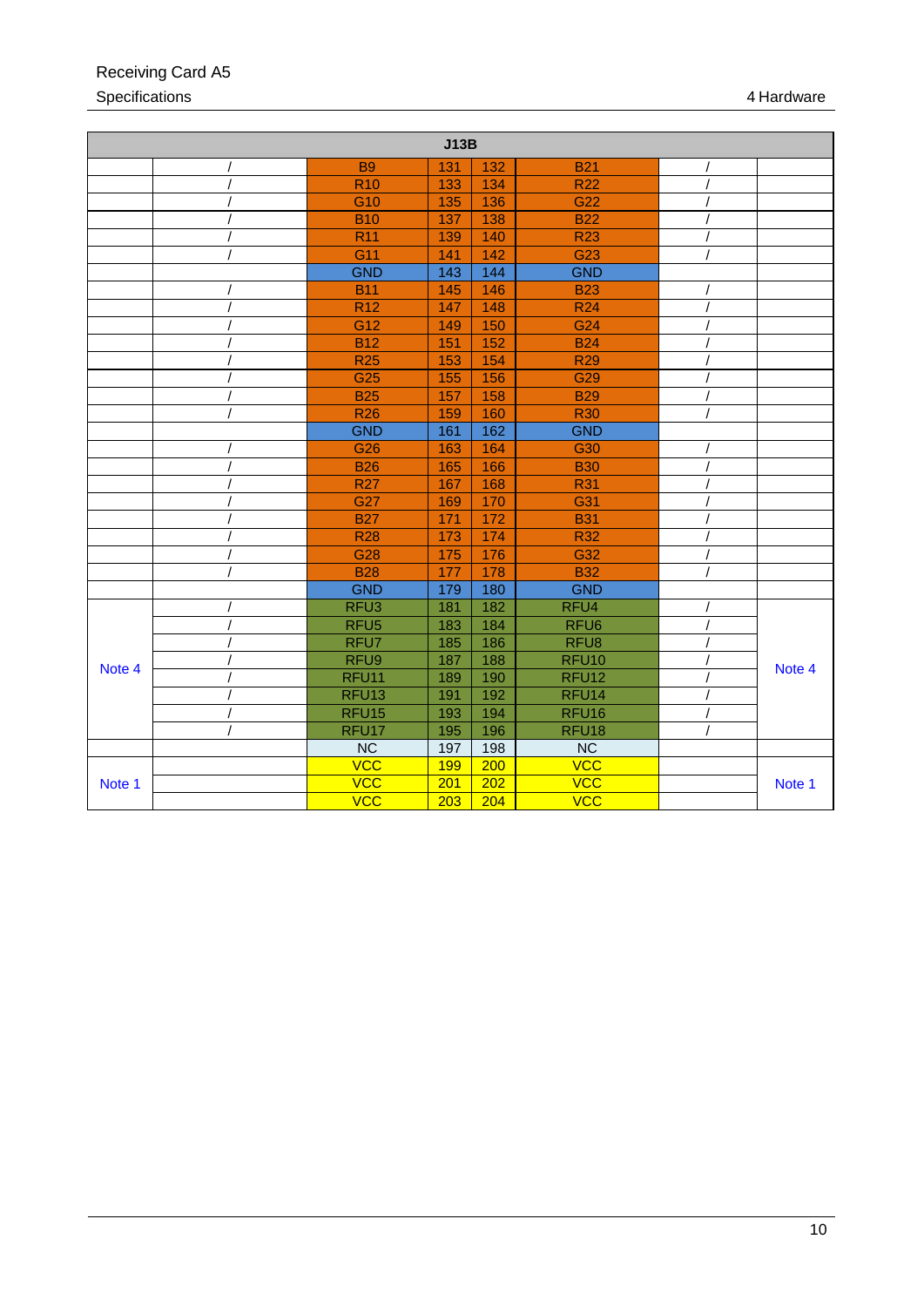### <span id="page-14-0"></span>4.4.2 64-Group Serial Data



|            |                  |                   | J13A           |    |             |                  |          |
|------------|------------------|-------------------|----------------|----|-------------|------------------|----------|
|            | Shield grounding | Eth Sheild        |                | 2  | Eth Sheild  | Shield grounding |          |
|            | Shield grounding | Eth_Sheild        | 3              | 4  | Eth_Sheild  | Shield grounding |          |
|            |                  | NC.               | 5              | 6  | <b>NC</b>   |                  | Gigabit  |
|            |                  | N <sub>C</sub>    | $\overline{7}$ | 8  | <b>NC</b>   |                  |          |
|            |                  | Port2_T0+         | 9              | 10 | Port1_T0+   |                  |          |
|            |                  | Port2 T0-         | 11             | 12 | Port1 T0-   |                  |          |
|            |                  | N <sub>C</sub>    | 13             | 14 | <b>NC</b>   |                  |          |
| Gigabit    |                  | $Port2_T1 +$      | 15             | 16 | $Port1_T1+$ |                  |          |
| Ethernet   |                  | Port2_T1-         | 17             | 18 | Port1 T1-   |                  | Ethernet |
| port       |                  | <b>NC</b>         | 19             | 20 | <b>NC</b>   |                  | port     |
|            |                  | Port2_T2+         | 21             | 22 | Port1_T2+   |                  |          |
|            |                  | Port2 T2-         | 23             | 24 | Port1 T2-   |                  |          |
|            |                  | <b>GND</b>        | 25             | 26 | <b>GND</b>  |                  |          |
|            |                  | Port2_T3+         | 27             | 28 | Port1_T3+   |                  |          |
|            |                  | Port2 T3-         | 29             | 30 | Port1 T3-   |                  |          |
|            |                  | <b>NC</b>         | 31             | 32 | <b>NC</b>   |                  |          |
|            |                  | N <sub>C</sub>    | 33             | 34 | <b>NC</b>   |                  |          |
|            |                  | <b>GND</b>        | 35             | 36 | <b>GND</b>  |                  |          |
| <b>LCD</b> | CS signal of LCD | <b>EXT_LCD_CS</b> | 37             | 38 | <b>NC</b>   |                  |          |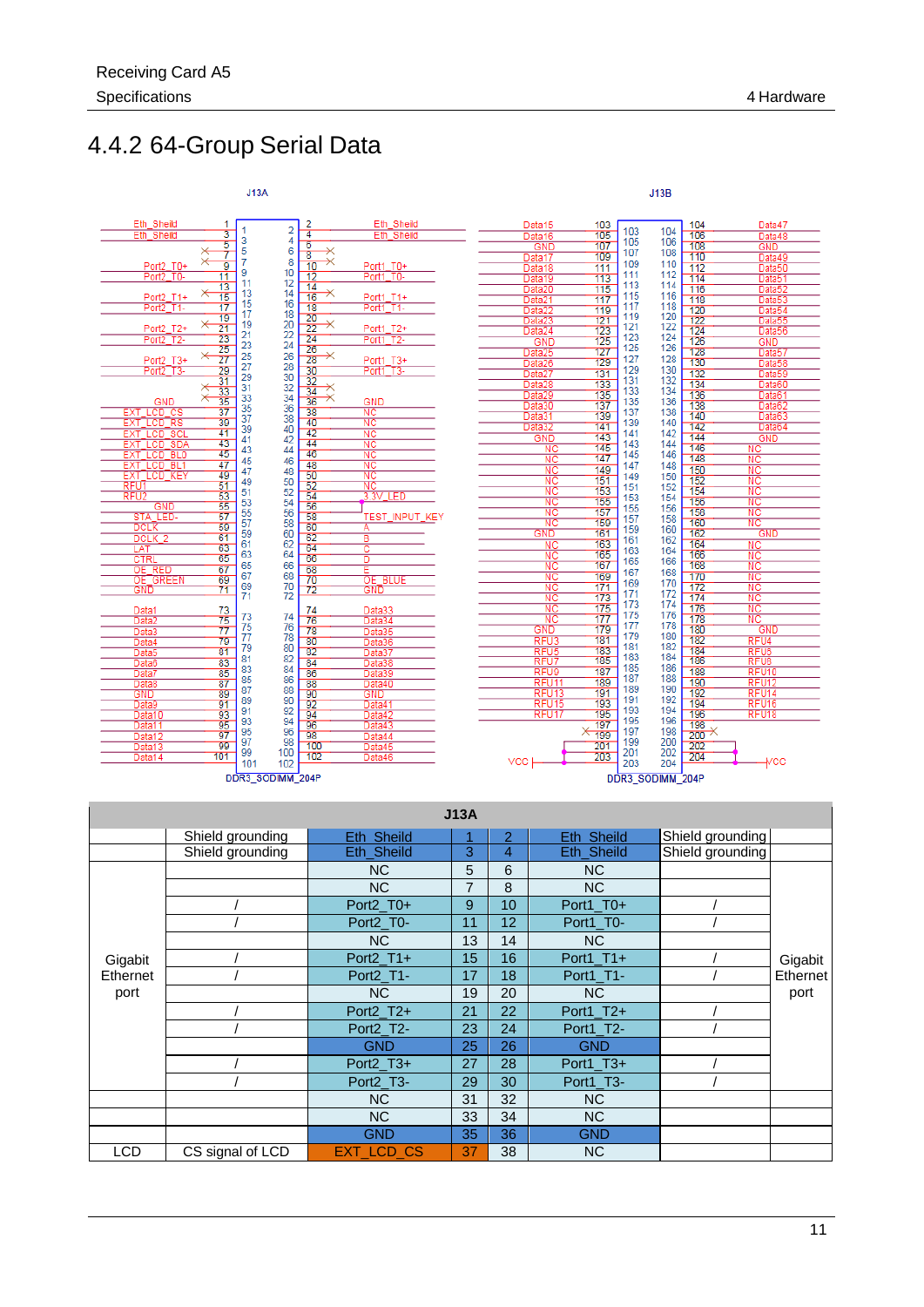### Receiving Card A5 Specifications 4 Hardware 2001 12:00 12:00 12:00 12:00 12:00 12:00 12:00 12:00 12:00 12:00 12:00 12:00 12:00 12:00 12:00 12:00 12:00 12:00 12:00 12:00 12:00 12:00 12:00 12:00 12:00 12:00 12:00 12:00 12:00 12:00 12:00 12:00

|        |                                           |                       | J13A            |                 |                        |                          |        |
|--------|-------------------------------------------|-----------------------|-----------------|-----------------|------------------------|--------------------------|--------|
|        | RS signal of LCD                          | <b>EXT LCD RS</b>     | 39              | 40              | <b>NC</b>              |                          |        |
|        | Clock signal of LCD                       | <b>EXT_LCD_SCL</b>    | 41              | 42              | <b>NC</b>              |                          |        |
|        | Data signal of LCD                        | EXT_LCD_SDA           | 43              | 44              | <b>NC</b>              |                          |        |
|        | Backlight signal 1 of<br><b>LCD</b>       | EXT_LCD_BL0           | 45              | 46              | <b>NC</b>              |                          |        |
|        | Backlight signal 2 of<br><b>LCD</b>       | EXT_LCD_BL1           | 47              | 48              | <b>NC</b>              |                          |        |
|        | LCD control button                        | LCD_KEY<br><b>EXT</b> | 49              | 50              | $\overline{\text{NC}}$ |                          |        |
| Note 4 |                                           | RFU <sub>1</sub>      | 51              | 52              | $\overline{\text{NC}}$ |                          |        |
|        |                                           | RFU <sub>2</sub>      | 53              | 54              | 3.3V_LED               | Auxiliary output applies |        |
|        |                                           | <b>GND</b>            | 55              | 56              |                        | 3.3V power.              |        |
| Note 2 | Operating indicator                       | STA_LED-              | 57              | 58              | INPUT_KEY<br>TEST      | <b>Test button</b>       |        |
|        | Shift clock output in<br>the first route  | <b>DCLK</b>           | 59              | 60              | $\overline{A}$         | Line coding<br>signal    |        |
|        | Shift clock output in<br>the second route | DCLK <sub>2</sub>     | 61              | 62              | B                      | Line coding<br>signal    |        |
|        | Locking of the signal<br>output           | <b>LAT</b>            | 63              | 64              | $\overline{C}$         | Line coding<br>signal    |        |
|        | Afterglow control<br>signal               | <b>CTRL</b>           | 65              | 66              | D                      | Line coding<br>signal    |        |
| Note 3 | Display enabled                           | OE_RED                | 67              | 68              | E                      | Line coding<br>signal    |        |
|        | Display enabled                           | OE_GREEN              | 69              | 70              | OE_BLUE                | Display enabled          | Note 3 |
|        |                                           | <b>GND</b>            | $\overline{71}$ | $\overline{72}$ | <b>GND</b>             |                          |        |
|        |                                           | Data1                 | 73              | $\overline{74}$ | Data33                 |                          |        |
|        |                                           | Data2                 | 75              | 76              | Data34                 |                          |        |
|        |                                           | Data3                 | 77              | 78              | Data35                 |                          |        |
|        |                                           | Data4                 | 79              | 80              | Data36                 |                          |        |
|        |                                           | Data <sub>5</sub>     | 81              | 82              | Data37                 |                          |        |
|        |                                           | Data <sub>6</sub>     | 83              | 84              | Data38                 |                          |        |
|        |                                           | Data7                 | 85              | 86              | Data39                 |                          |        |
|        |                                           | Data8                 | 87              | 88              | Data40                 |                          |        |
|        |                                           | <b>GND</b>            | 89              | 90              | <b>GND</b>             |                          |        |
|        |                                           | Data9                 | 91              | 92              | Data41                 |                          |        |
|        |                                           | Data10                | 93              | 94              | Data42                 |                          |        |
|        |                                           | Data11                | 95              | 96              | Data43                 |                          |        |
|        |                                           | Data12                | 97              | 98              | Data44                 |                          |        |
|        |                                           | Data13                | 99              | 100             | Data45                 |                          |        |
|        |                                           | Data14                | 101             | 102             | Data46                 |                          |        |

| J13B |                    |     |     |                    |  |  |
|------|--------------------|-----|-----|--------------------|--|--|
|      | Data <sub>15</sub> | 103 | 104 | Data47             |  |  |
|      | Data16             | 105 | 106 | Data48             |  |  |
|      | <b>GND</b>         | 107 | 108 | <b>GND</b>         |  |  |
|      | Data17             | 109 | 110 | Data49             |  |  |
|      | Data18             | 111 | 112 | Data <sub>50</sub> |  |  |
|      | Data19             | 113 | 114 | Data <sub>51</sub> |  |  |
|      | Data <sub>20</sub> | 115 | 116 | Data <sub>52</sub> |  |  |
|      | Data21             | 117 | 118 | Data <sub>53</sub> |  |  |
|      | Data <sub>22</sub> | 119 | 120 | Data <sub>54</sub> |  |  |
|      | Data <sub>23</sub> | 121 | 122 | Data <sub>55</sub> |  |  |
|      | Data24             | 123 | 124 | Data <sub>56</sub> |  |  |
|      | <b>GND</b>         | 125 | 126 | <b>GND</b>         |  |  |
|      | Data25             | 127 | 128 | Data <sub>57</sub> |  |  |
|      | Data26             | 129 | 130 | Data <sub>58</sub> |  |  |
|      | Data <sub>27</sub> | 131 | 132 | Data <sub>59</sub> |  |  |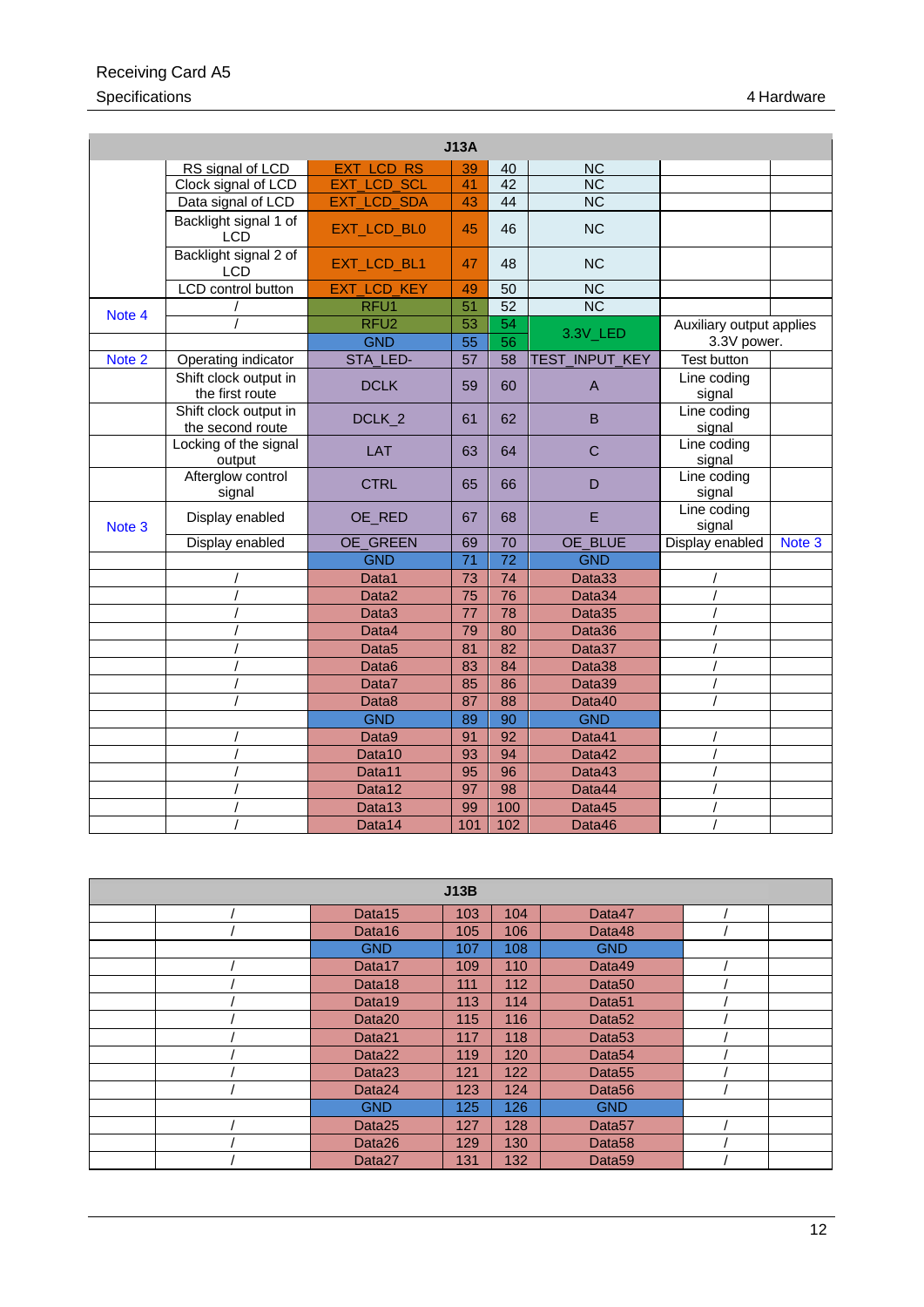|        |                        | J13B              |                 |                        |  |        |
|--------|------------------------|-------------------|-----------------|------------------------|--|--------|
|        | Data28                 | 133               | 134             | Data60                 |  |        |
|        | Data29                 | 135               | 136             | Data61                 |  |        |
|        | Data30                 | 137               | 138             | Data62                 |  |        |
|        | Data31                 | 139               | 140             | Data63                 |  |        |
|        | Data32                 | 141               | 142             | Data64                 |  |        |
|        | <b>GND</b>             | 143               | 144             | <b>GND</b>             |  |        |
|        | <b>NC</b>              | 145               | 146             | <b>NC</b>              |  |        |
|        | $\overline{\text{NC}}$ | 147               | 148             | NC                     |  |        |
|        | $\overline{\text{NC}}$ | 149               | 150             | $\overline{\text{NC}}$ |  |        |
|        | $\overline{\text{NC}}$ | 151               | 152             | $\overline{\text{NC}}$ |  |        |
|        | $\overline{\text{NC}}$ | 153               | 154             | $\overline{\text{NC}}$ |  |        |
|        | $\overline{\text{NC}}$ | 155               | 156             | $\overline{\text{NC}}$ |  |        |
|        | $\overline{\text{NC}}$ | 157               | 158             | $\overline{\text{NC}}$ |  |        |
|        | $\overline{\text{NC}}$ | 159               | 160             | NC                     |  |        |
|        | <b>GND</b>             | 161               | 162             | <b>GND</b>             |  |        |
|        | <b>NC</b>              | 163               | 164             | <b>NC</b>              |  |        |
|        | $\overline{\text{NC}}$ | 165               | 166             | NC                     |  |        |
|        | $\overline{\text{NC}}$ | 167               | 168             | $\overline{\text{NC}}$ |  |        |
|        | $\overline{\text{NC}}$ | 169               | 170             | $\overline{\text{NC}}$ |  |        |
|        | $\overline{\text{NC}}$ | 171               | $\frac{1}{172}$ | $\overline{\text{NC}}$ |  |        |
|        | $\overline{\text{NC}}$ | 173               | 174             | NC                     |  |        |
|        | $\overline{\text{NC}}$ | $\frac{175}{175}$ | 176             | $\overline{\text{NC}}$ |  |        |
|        | $\overline{\text{NC}}$ | 177               | 178             | $\overline{\text{NC}}$ |  |        |
|        | <b>GND</b>             | 179               | 180             | <b>GND</b>             |  |        |
|        | RFU <sub>3</sub>       | 181               | 182             | RFU <sub>4</sub>       |  |        |
|        | RFU <sub>5</sub>       | 183               | 184             | RFU <sub>6</sub>       |  |        |
|        | RFU7                   | 185               | 186             | RFU <sub>8</sub>       |  |        |
| Note 4 | RFU9                   | 187               | 188             | RFU <sub>10</sub>      |  | Note 4 |
|        | RFU <sub>11</sub>      | 189               | 190             | RFU <sub>12</sub>      |  |        |
|        | RFU <sub>13</sub>      | 191               | 192             | RFU <sub>14</sub>      |  |        |
|        | RFU <sub>15</sub>      | 193               | 194             | RFU <sub>16</sub>      |  |        |
|        | RFU17                  | 195               | 196             | RFU <sub>18</sub>      |  |        |
|        | NC                     | 197               | 198             | $\overline{\text{NC}}$ |  |        |
|        | <b>VCC</b>             | 199               | 200             | <b>VCC</b>             |  |        |
| Note 1 | $\overline{VCC}$       | 201               | 202             | VCC                    |  | Note 1 |
|        | <b>VCC</b>             | 203               | 204             | <b>VCC</b>             |  |        |

### Receiving Card A5 Specifications 4 Hardware 2001 12:00 12:00 12:00 12:00 12:00 12:00 12:00 12:00 12:00 12:00 12:00 12:00 12:00 12:00 12:00 12:00 12:00 12:00 12:00 12:00 12:00 12:00 12:00 12:00 12:00 12:00 12:00 12:00 12:00 12:00 12:00 12:00

- <span id="page-16-4"></span>Note 1. Voltage ranging from 3.3V to 5.5V is recommended for input power (VCC).
- <span id="page-16-2"></span>Note 2. Operating indicator that meets low level is valid.
- Note 3. OE\_RED, OE\_GREEN and OE\_BLUE are display enabled pins. In case that OE\_RGB are not controlled separately, OE\_RED is applied. While PWM chip is used, GCLK signal is enabled.
- Note 4. RFU1–18 are the reserved extended function interfaces. Please refer to ["4.4.3](#page-16-0) [Extended Functions](#page-16-0) Design".

### <span id="page-16-3"></span><span id="page-16-1"></span><span id="page-16-0"></span>4.4.3 Extended Functions Design

| <b>Extended Functions Description</b> |                                       |                                       |                               |  |  |  |
|---------------------------------------|---------------------------------------|---------------------------------------|-------------------------------|--|--|--|
| Expandable<br>Interface               | Recommended Smart Module<br>Interface | Recommended Module Flash<br>Interface | Description                   |  |  |  |
| RFU <sub>1</sub>                      | Reserved                              | Reserved                              | Reserved pin connected to MCU |  |  |  |
| RFU <sub>2</sub>                      | Reserved                              | Reserved                              | Reserved pin connected to MCU |  |  |  |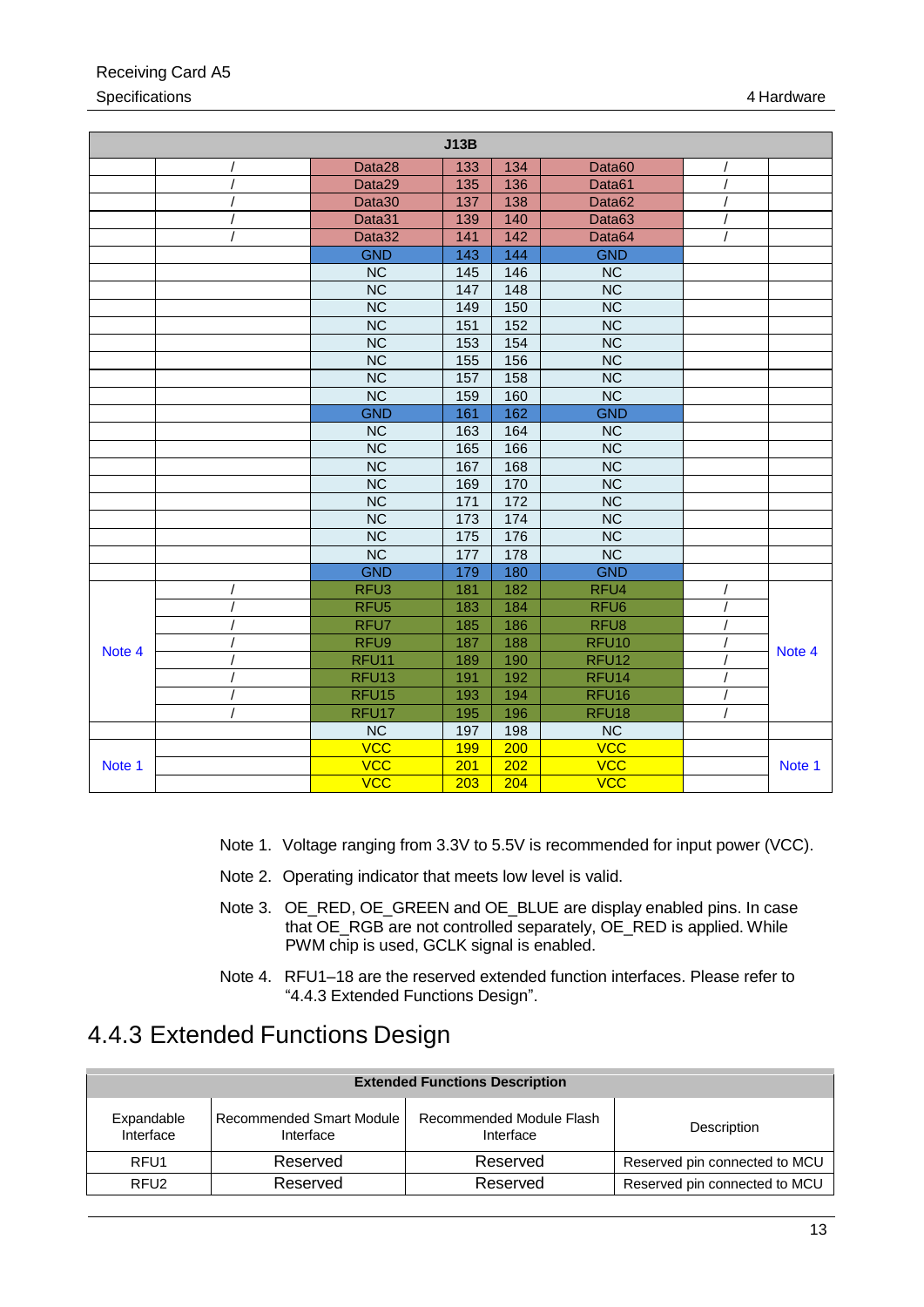| <b>Extended Functions Description</b> |                  |                |                                                |  |  |  |
|---------------------------------------|------------------|----------------|------------------------------------------------|--|--|--|
| RFU3                                  | HUB CODE0        | HUB CODE0      | Flash control interface 1                      |  |  |  |
| RFU4                                  | HUB_SPI_CLK      | HUB_SPI_CLK    | Clock signal of the serial interface           |  |  |  |
| RFU <sub>5</sub>                      | HUB_CODE1        | HUB_CODE1      | Flash control interface 2                      |  |  |  |
| RFU <sub>6</sub>                      | HUB_SPI_CS       | HUB_SPI_CS     | CS signal of the serial interface              |  |  |  |
| RFU7                                  | HUB_CODE2        | HUB_CODE2      | Flash control interface 3                      |  |  |  |
| RFU8                                  |                  | HUB_SPI_MOSI   | Module Flash storage data input                |  |  |  |
|                                       | HUB_UART_TX      |                | TX signal of the smart module                  |  |  |  |
| RFU <sub>9</sub>                      | HUB_CODE3        | HUB_CODE3      | Flash control interface 4                      |  |  |  |
| RFU <sub>10</sub>                     |                  | HUB_SPI_MISO   | Flash storage data output of the<br>lamp panel |  |  |  |
|                                       | HUB_UART_RX      |                | RX signal of the smart module                  |  |  |  |
| RFU <sub>11</sub>                     | HUB_H164_CSD     | HUB_H164_CSD   | 74HC164 data signal                            |  |  |  |
| RFU <sub>12</sub>                     | POWER_STA1       | POWER_STA1     | Dual-power detection signal 1                  |  |  |  |
| RFU <sub>13</sub>                     | HUB_H164_CLK     | HUB_H164_CLK   | 74HC164 Clock signal                           |  |  |  |
| RFU14                                 | POWER_STA2       | POWER_STA2     | Dual-power detection signal 2                  |  |  |  |
| RFU <sub>15</sub>                     | MS_ID            | MS_ID          | Dual-card backup identification<br>signal      |  |  |  |
| RFU <sub>16</sub>                     |                  |                |                                                |  |  |  |
| RFU <sub>17</sub>                     | <b>MS DATA</b>   | <b>MS DATA</b> | Dual-card backup connection<br>signal          |  |  |  |
| RFU <sub>18</sub>                     | <b>HUB CODE4</b> | HUB CODE4      | Flash control interface 5.                     |  |  |  |

Note: The RFU8 and RFU10 are signal multiplex extension interfaces. You can select only one interface from either the **Recommended Smart Module Interface** or **the Recommended Module Flash Interface** at the same time.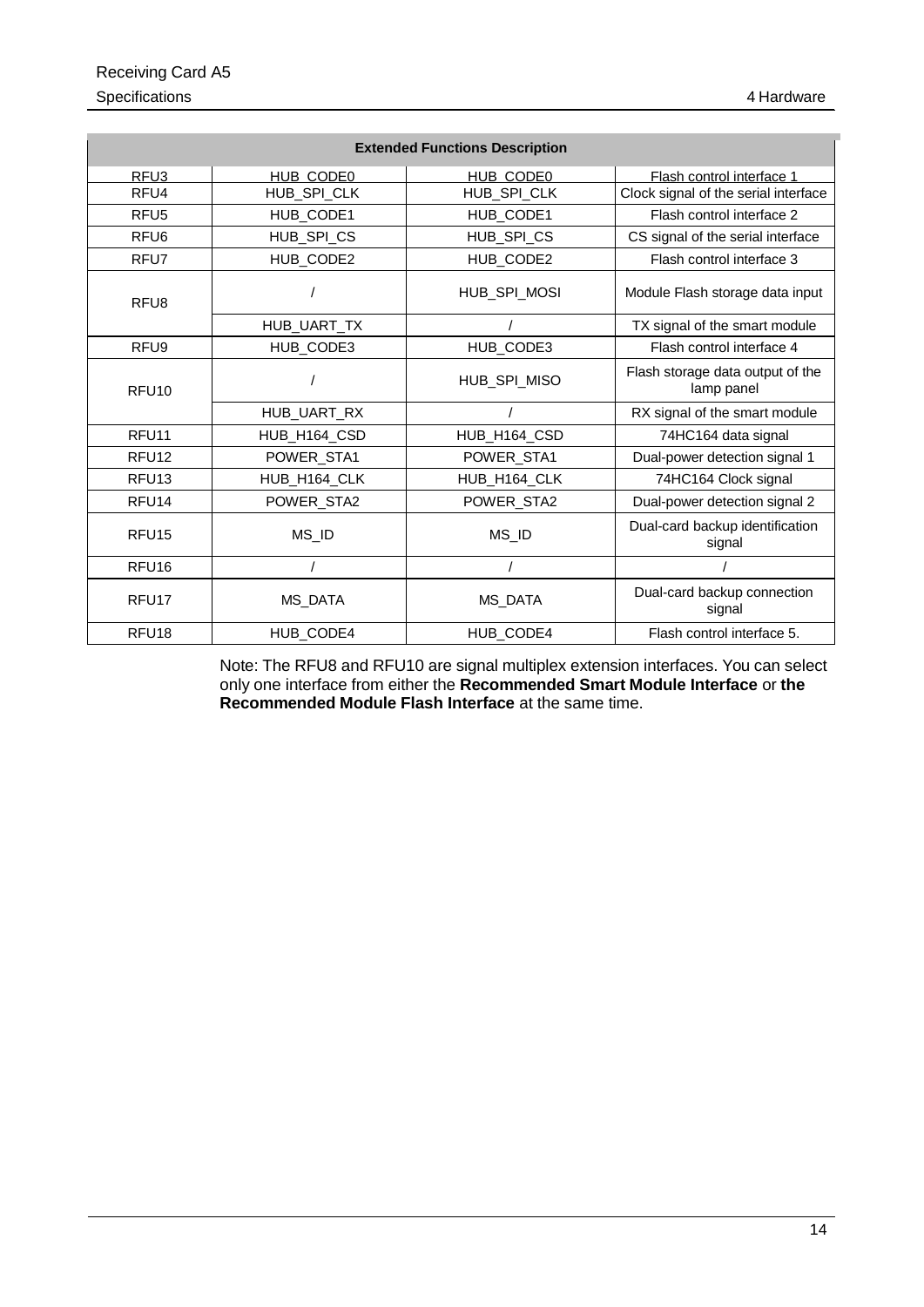

- <span id="page-18-0"></span>Step 1 Visit Novastar Tech to download the firmware update package and save it to PC.
- Step 2 Run NovaLCT and choose **User > Advanced Synchronous System User Login** to log in.
- Step 3 Type the secret code "**admin**" to enter the program loading page.
- Step 4 Click **Browse** to select the program (the firmware update package you saved on PC) path and then click **Update**.
- Step 5 Click **Refresh** to check current hardware version information.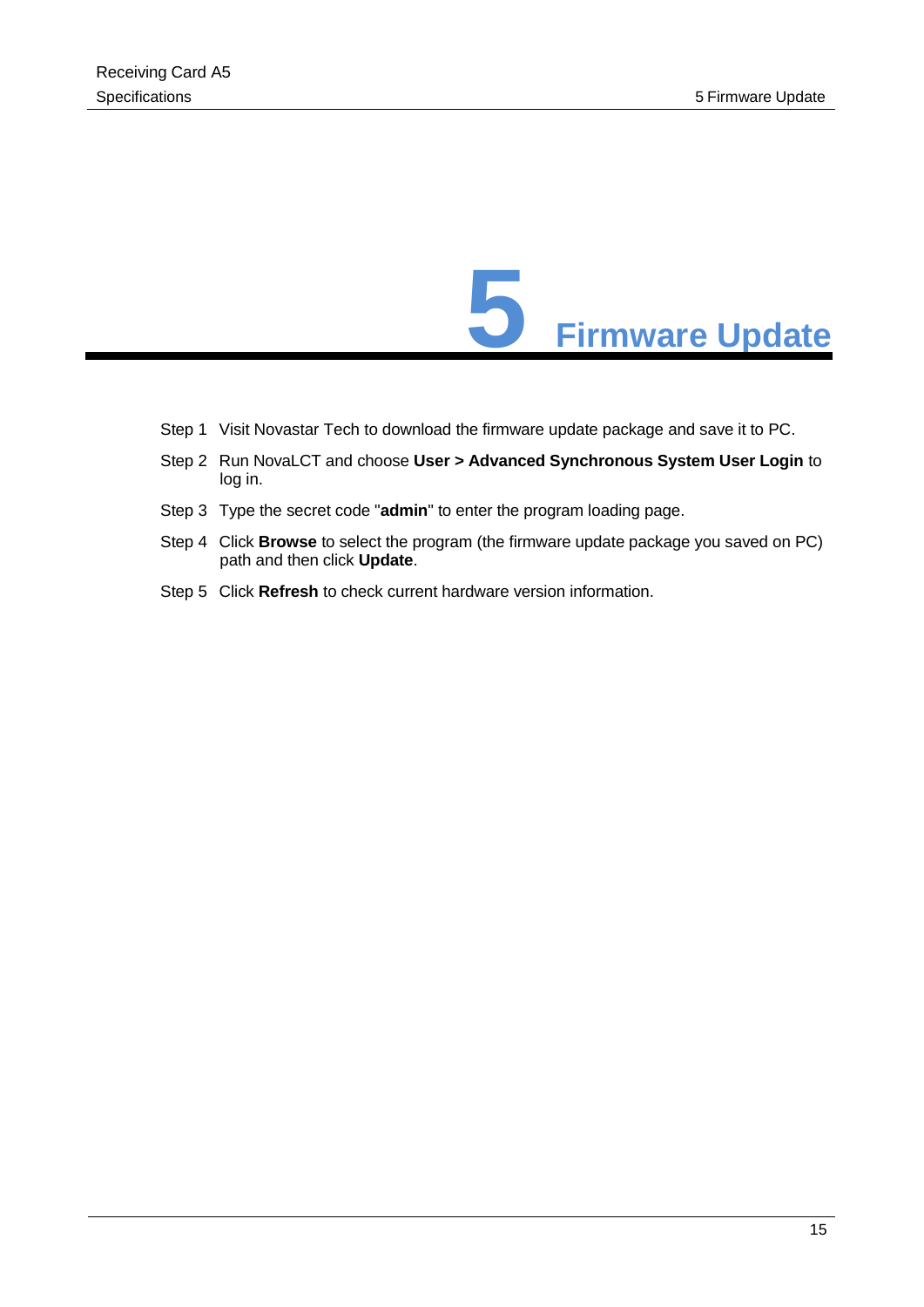

<span id="page-19-0"></span>A5 is applied to LED display synchronous system which is generally composed of the LED display, HUB board, receiving card, video controller and controller peripheral. The receiving card is connected to the display over a HUB board.

Synchronous system requires connecting a computer to display the computer's images and texts on the LED screen. Structure of the synchronous system is as shown in the following figure.

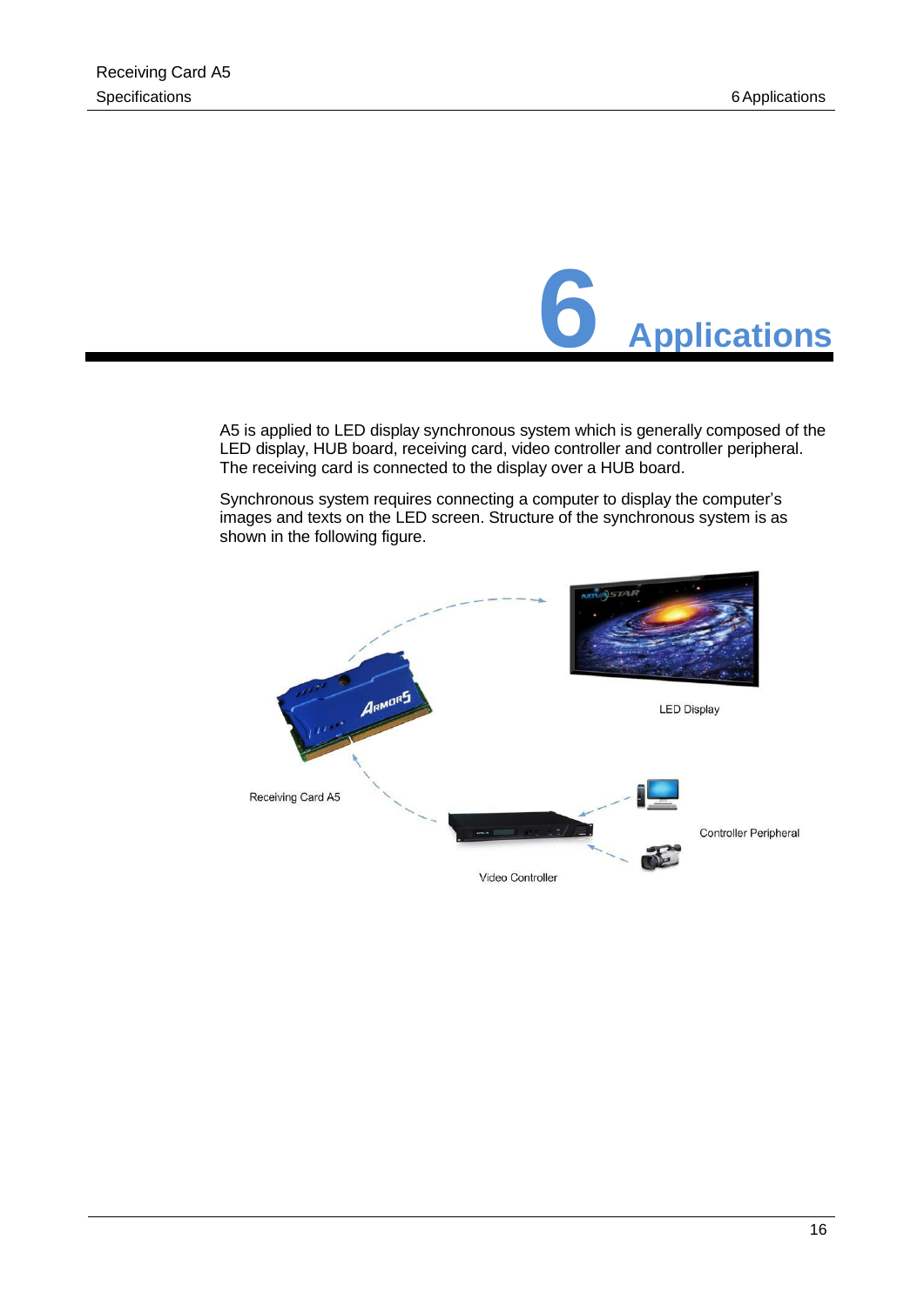

<span id="page-20-0"></span>

| Input voltage           | DC 3.3 V-5.5 V                                                                                                                                                                              |
|-------------------------|---------------------------------------------------------------------------------------------------------------------------------------------------------------------------------------------|
| Rated current           | 0.5A                                                                                                                                                                                        |
| Rated power consumption | 2.5W                                                                                                                                                                                        |
| Operating temperature   | $-20^{\circ}$ C $-70^{\circ}$ C                                                                                                                                                             |
| Storage temperature     | $-25^{\circ}$ C $-125^{\circ}$ C                                                                                                                                                            |
| Operating humidity      | 10%RH–90%RH                                                                                                                                                                                 |
| <b>Dimensions</b>       | 67.6 mm $\times$ 38.9 mm $\times$ 6.1 mm                                                                                                                                                    |
| Net weight              | 9.9 <sub>g</sub>                                                                                                                                                                            |
| Certifications          | RoHS                                                                                                                                                                                        |
| Packing                 | An antistatic bag and anti-collision foam are prepared for<br>each receiving card.<br>Dimensions of the packing box: 378 mm $\times$ 190 mm $\times$<br>120 mm, each of 40 receiving cards. |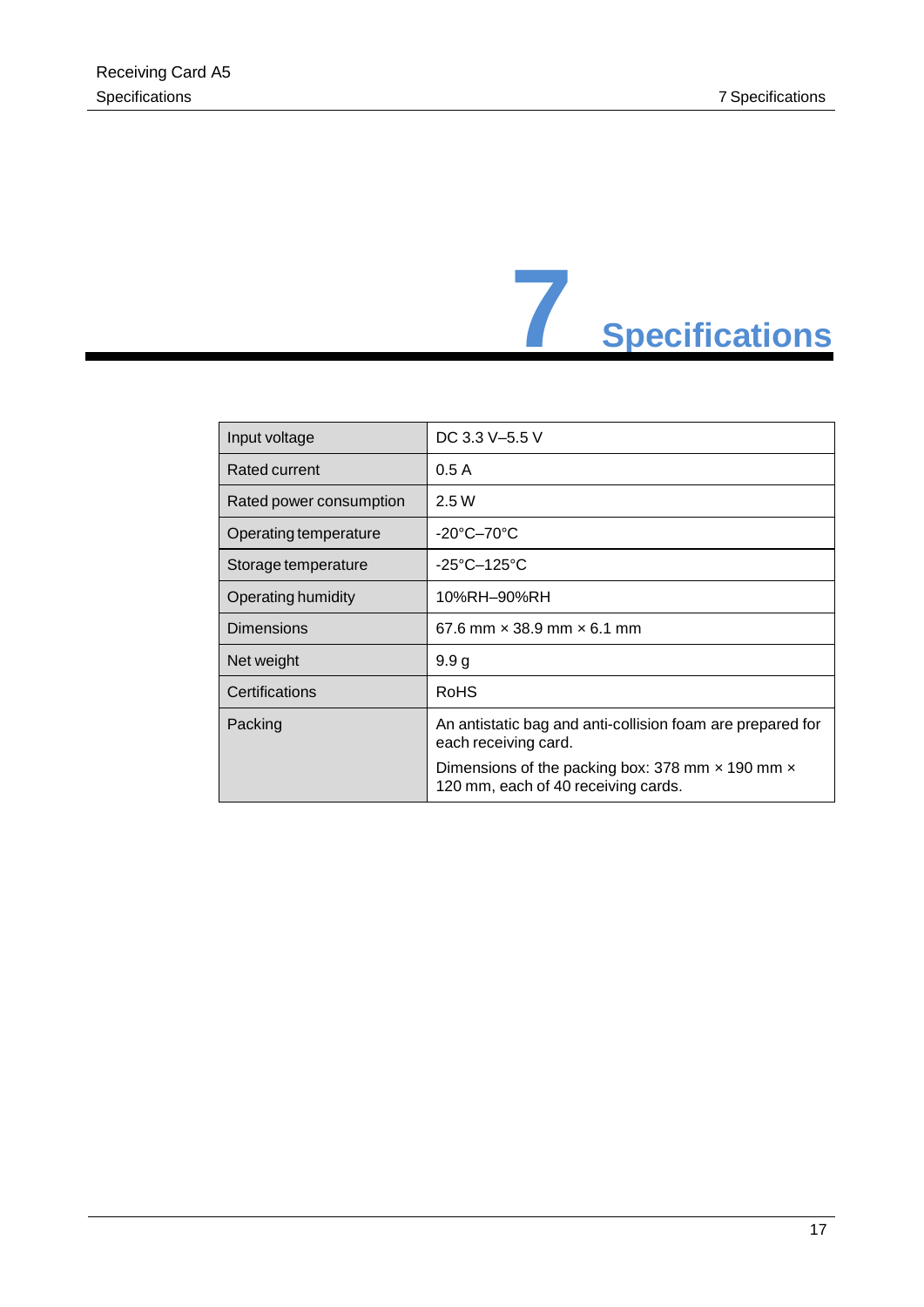<span id="page-21-0"></span>

| F           |                                     |
|-------------|-------------------------------------|
| <b>FPGA</b> | Field-Programmable Gate Array       |
| L           |                                     |
| <b>LED</b>  | <b>Light Emitting Diode</b>         |
| M           |                                     |
| <b>MCU</b>  | Microcontroller Unit                |
| R           |                                     |
| <b>RCFG</b> | <b>Receiving Card Configuration</b> |